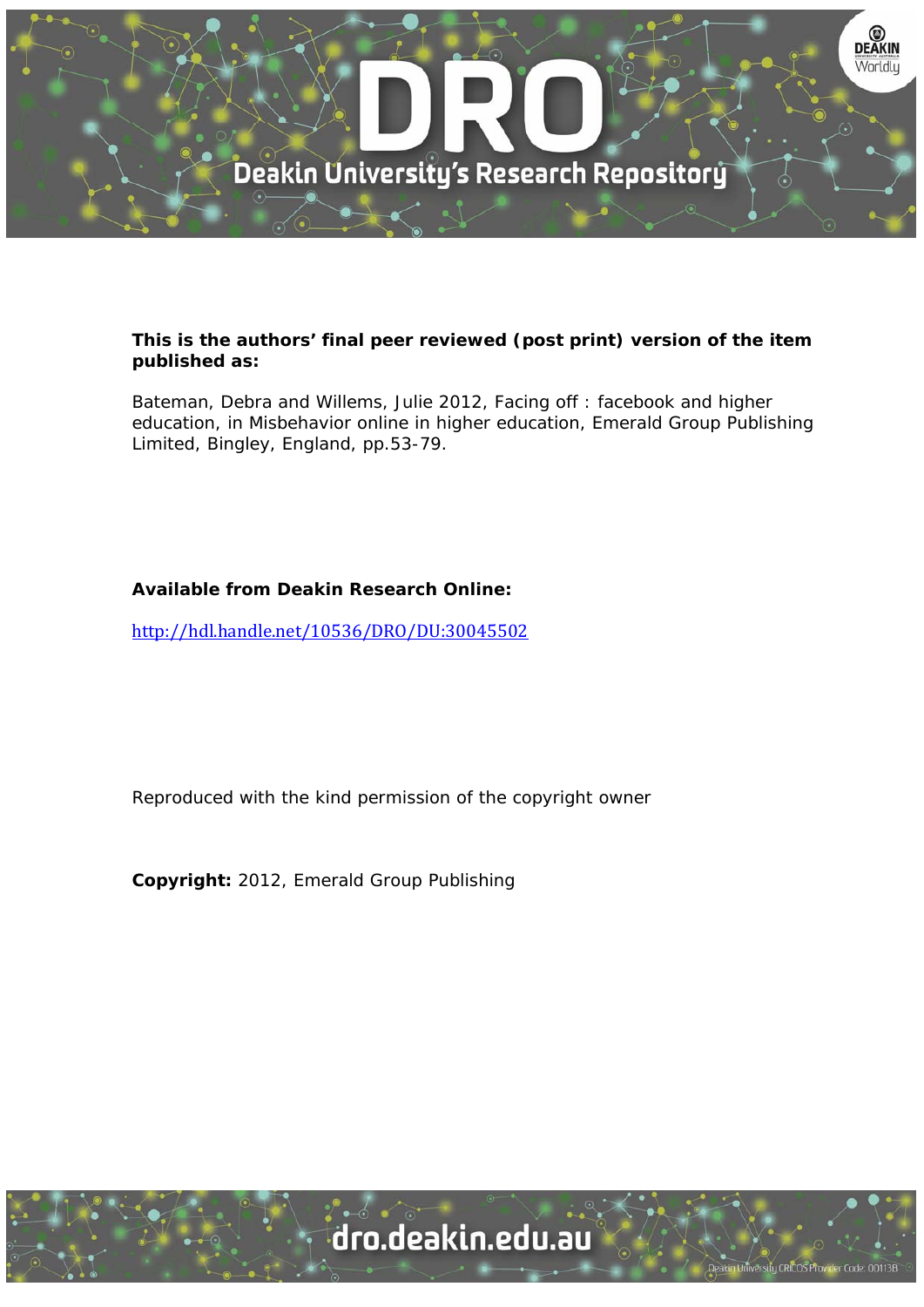# Chapter 5 Facing Off: Facebook and higher education

# *Debra Bateman and Julie Willems*

# **Abstract**

A social and cultural expectation that Information Communication Technologies (ICT) should be ubiquitous within peoples' daily lives is apparent. Connecting generational groups with a specific set of technological attributes also assumes the ways that particular groups of students should be able/do ''naturally'' use emergent mobile and social technologies. Moreover, the use of social networking technologies is evident in a number of ways within higher education (HE) pedagogies. As part of the suite of possibilities in Web 2.0, Facebook is used in a number of ways to support communications within and between institutions and their students as well as a mechanism for teaching and learning within specific units of study.

The chapter commences with a broad discussion about social sharing software of Web 2.0, specifically Facebook, as a potential teaching and learning tool in HE contexts. We traverse recent exemplars and discourses surrounding the use of social technologies for the purposes of HE. It is clear from the literature that while there is much excitement at the possibilities that such technologies offer, there are increasing anxieties across institutional and individual practitioners, in regard to possible consequences of their use.

Through autoethnographic methodology, this chapter showcases potentials and challenges of Facebook in HE. Through the use of constructed scenarios, the authors describe occurrences that necessitate increasing professional development and vigilance online. Some of the issues highlighted within this chapter include blurring of professional and personal life world boundaries, issues of identity theft and vandalism, cyberstalking and bullying, working in the public domain, and questions of virtual integrity.

## **Introduction**

Increasingly, there is a social and cultural expectation that Information Communication Technologies (ICTs) should be ubiquitous within peoples' daily lives (Bateman & Oakley, 2009). Connecting generational groups with a specific set of technological attributes has also developed an assumption about the ways that particular groups of students should be able to, or actually do, ''naturally'' use emergent mobile and social technologies (Friedrich, Peterson, Koster, & Blum, 2010; Prensky, 2001). Such convictions undergird the application of ICTs in educational contexts, reflecting two of the key trends among those identified in the Horizon Report 2011 (Johnson, Smith, Levine, & Haywood, 2011): that we now expect flexibility in order to work, learn, and study whenever and wherever we wish to (Willems, 2005), and that the increasingly collaborative and socially connected nature of our worlds are changing the way that work and study are being conceptualized. The emergence of Web 2.0 technologies and other social network sites challenge the traditional ways in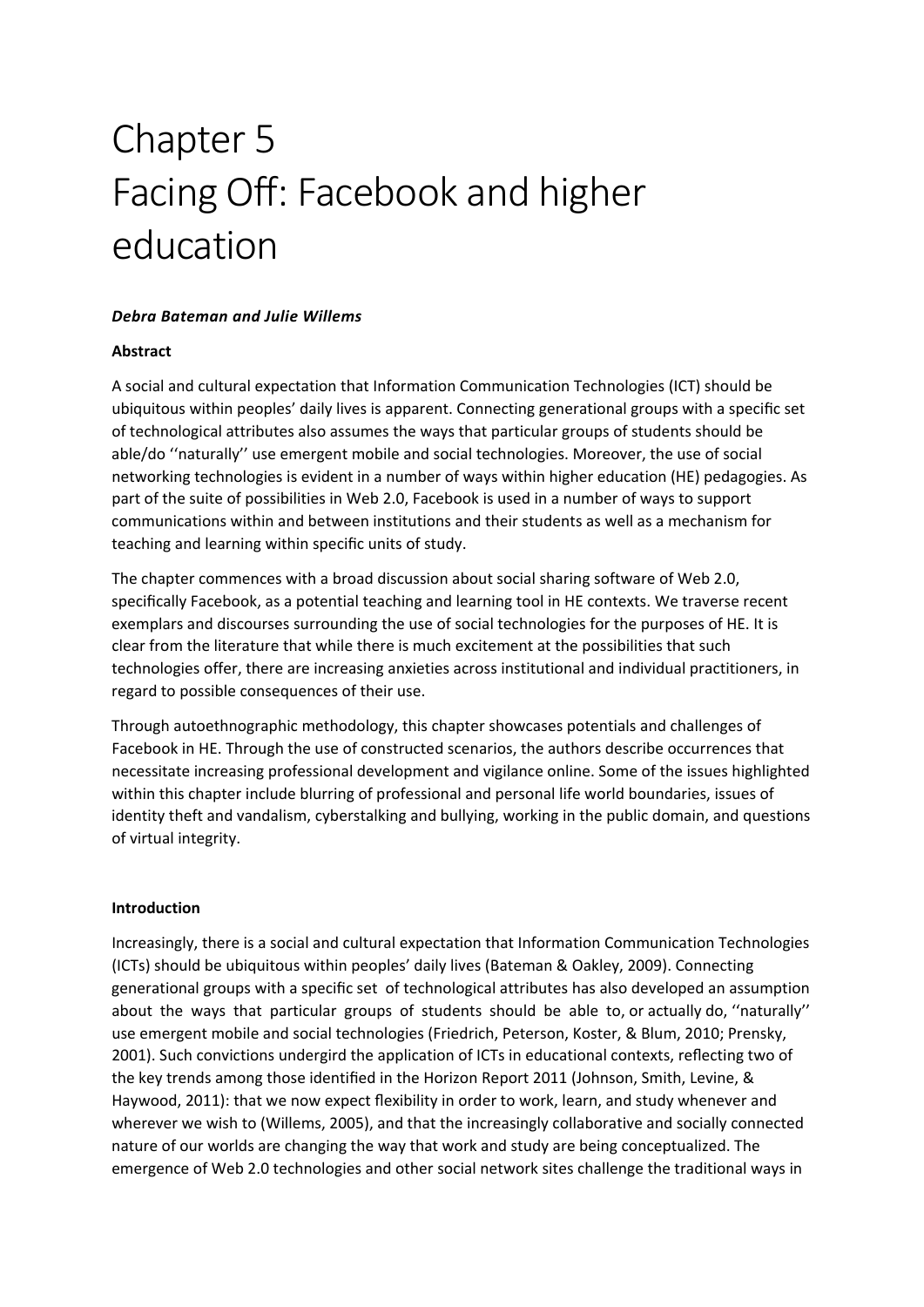which ICTs are being used for online teaching and learning in Higher Education (HE). Web 2.0 emphasizes social collective intelligence through the incorporation of social software tools such as blogs, wikis, and media-sharing applications for the purposes of development (creation) and cocreation of content in personalized learning environments (O'Reilly, 2005). A key feature of these technologies is their connectivity (Siemens, 2005). Their growth continues to increase at a phenomenal rate (Ellison, Steinfeld, & Lampe, 2006). They also change the way people access, interact with, create, and share data and information (Maloney, 2007; Robbie & Zeeng, 2008). Examples of Web 2.0 technologies that are increasingly being used in HE contexts include weblogs (blogs), wikis, online publishing tools, video hosting, and social network sites, in addition to constantly emerging tools for specific purposes. Examples of current popular social networking sites include Facebook, Flickr, MySpace, and YouTube. These technologies have the potential to significantly impact upon teaching and learning practices in HE, especially in light of the increased capacity of mobile hardware to access these.

As part of the suite of possibilities in Web 2.0, Facebook is increasingly being used in a number of ways to support communications within and between educational institutions, academics, and their students, as well as being used as a specific mechanism for teaching and learning within units of study. At the same time, this medium has not been exempt from a range of issues ranging from mild forms of misbehavior through to serious breaches of human rights and criminal acts. This chapter explores the use of Facebook in the context of HE, encompassing the good, the bad, and the ugly.

#### **Online learning and social network communities in higher education**

There has been a mixture of excitement and anxiety across HE with the constant imperative to utilize more technologies within various aspects of the role of an academic. Educators have adopted more established web- based technologies as part of their teaching and learning strategies (Barnett, Keating, Harwook, & Saam, 2002), such as word‐processing products, information presentation products, electronic mail applications, and database and spreadsheet packages. The uses of these technologies have also more broadly permeated the everyday practices of information organization and distribution throughout and beyond individual institutions. To some degree, this has forced an increased uptake of technology even among low adopters. However, while the use of technology has increased, these technologies are often being used in traditional ways for content delivery, grade reporting, and communications (Maloney, 2007).

While online learning in HE is now established practice, the incorporation of social sharing networks is new. It involves the blending of formal and informal media for learning. DeSchryver, Mishra, Koehleer, and Francis (2009) argue that while the outcomes of participation in a formal online course are dissimilar to participation in a social network, several of the affordances inherent in social networking sites may be of use in achieving the goals of online learning.

#### **Facebook**

Facebook is a popular social networking site. Social networking sites are defined by the users' abilities to develop an online profile of him or herself within a bounded system, indicate with whom they would like to share connections, and view the connections made by their friends (Boyd & Ellison, 2007). Typical features of a social network site include the ability to accept and leave comments, share personal photos, documents and videos, share web resources, blogging, and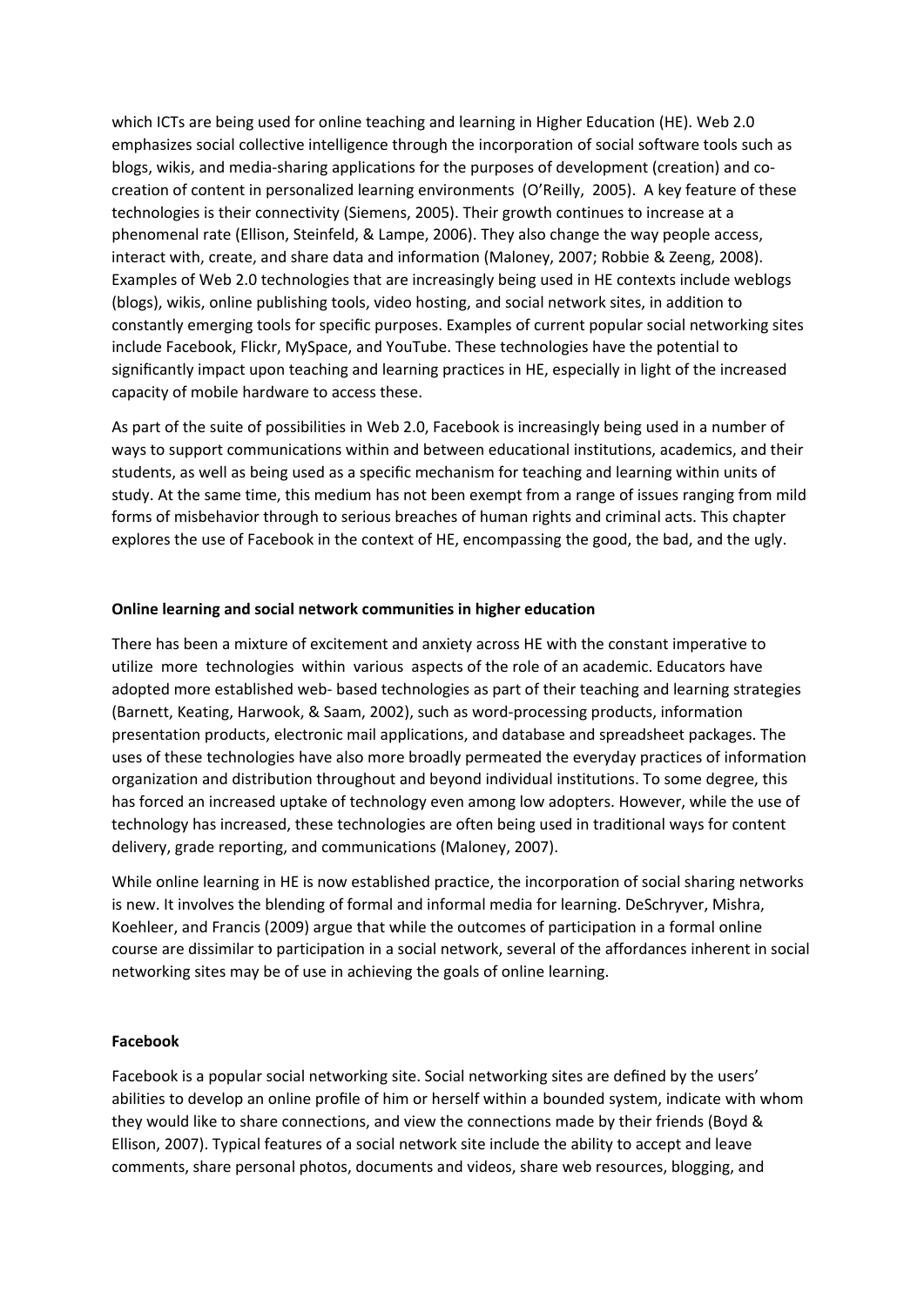instant messenger capabilities. Facebook has a myriad of add‐in applications that can be used and these are designed to further familiarize the user with others in his or her network and to encourage more frequent communication and interaction between them. Examples include the ability to establish an opinion poll and to send out invitations and gather acceptances and apologies for the same events. It is these applications that capture more time within a session than any other feature, and make the environment highly engaging. The Horizon Report 2011 suggests that the magnetism of sites such as Facebook ''not only attract people but also hold their attention, impel them to contribute, and bring them back time and again – all desirable qualities for educational materials'' (Johnson et al., 2011, p. 12).

The Press Room at Facebook provides some interesting statistics that highlight the impact of this particular social network (Facebook, 2011a; Johnson et al., 2011, p. 12). As of April 2011, Facebook has more than 500 million active users, of whom half log on in any given day. Each of the users on Facebook has an average of 130 friends, and is connected to 80 community pages, groups, and events. Within the Facebook environment, the average user creates approximately 90 pieces of content within each month. Around the globe, 30 billion pieces of content are shared each month on Facebook in the form of web links, news stories, blog posts, and photo albums. All of these posts and links are translated across 75 languages (Grossman, 2010). This highlights the ubiquity of the medium and the potential usefulness it can have in HE.

According to a number of studies, between 78% (Fogel & Nehmad, 2009) and 95.5% (Lampe, Ellison, & Steinfeld, 2008) of all enrolled students in HE have indicated that they use Facebook. Concentrated memberships of students on Facebook are not surprising given that this social network site was originally constructed in 2004 as a means of informally connecting college students (Ellison et al., 2006; Grossman, 2010). By comparison, Gross and Acquisti (2005) suggested that only 1.5% of teaching staff within universities are members. While more recent figures are not available for this specific group, Lipka (2007) has reported that adults are a fast growing group on Facebook, and identified teaching staff from within HE are among this group. Given the mix of increasing social popularity, and its open platform that allows for third‐party application development, Facebook demonstrates a great opportunity for participants within HE to share ideas, celebrate creativity, and participate in an environment that offers immediate feedback from others who belong within a specific network.

## **Methodology**

Bateman (2010) has recently shared some of her experiences in using Facebook in formal HE in terms of the good, the bad, and the ugly. Bateman describes how she uses Facebook as part of her informal teaching practices to inform her teaching practice and provide student feedback in ''real time.'' Bateman also notes that Facebook is used by her students ''as a mode of representation for student assessment, knowledge production and dissemination'' (Bateman, 2010, n.p.). Using examples from her experience, Bateman signals not only the potential for social sharing media such as Facebook but also cautions about the various pitfalls in adopting social technologies in formal education contexts, arguing that educators need to be vigilant in these spaces to protect their academic integrity and also uphold a duty of care to the students that we interact with in these spaces.

As exemplars of misbehavior online, this chapter follows the use of Facebook across a number of educational contexts in HE. Using autoethnographic methodology (Ellis & Bochner, 2000; Sparks,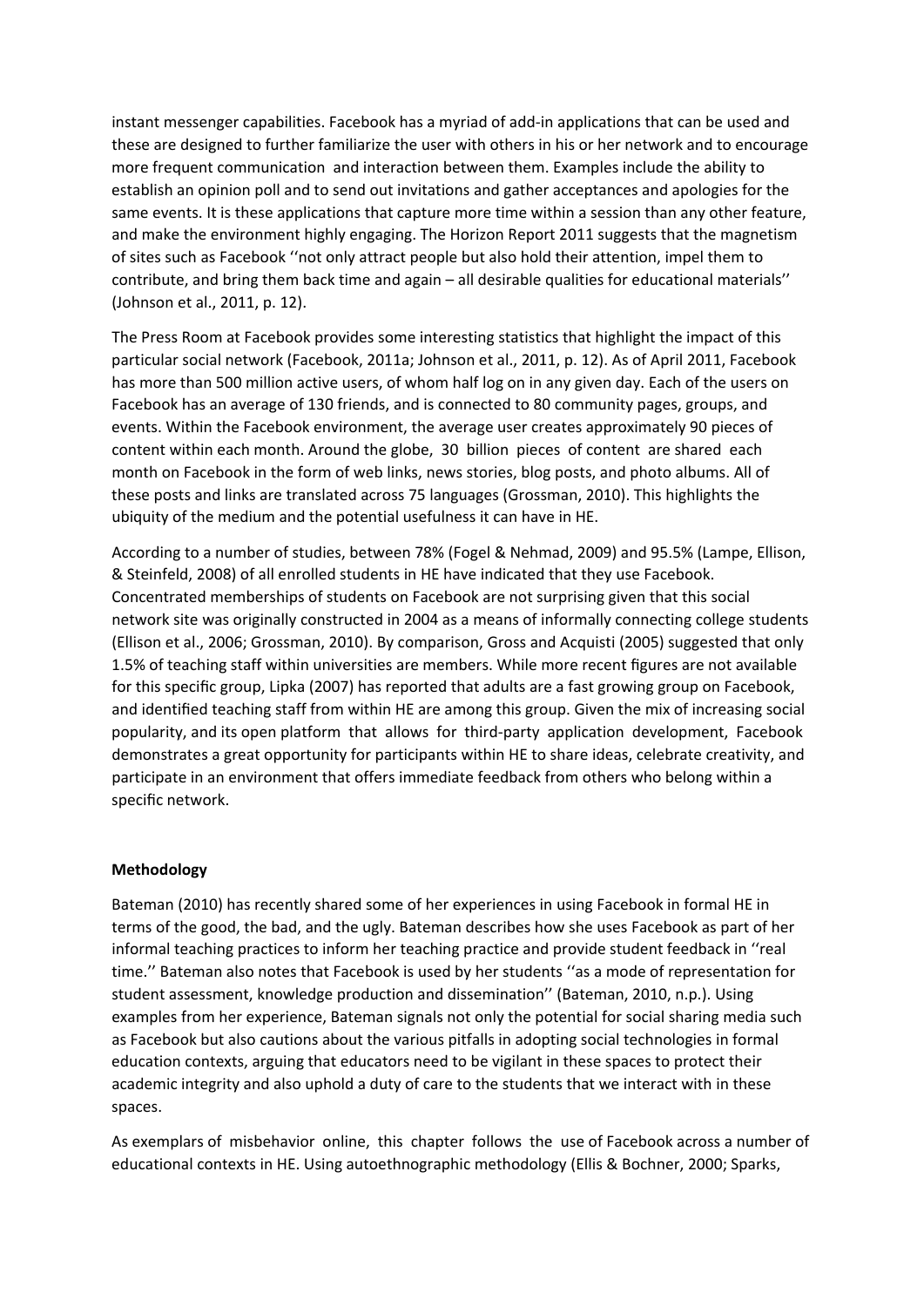2002), the authors reflect upon some of their personal experiences and represent them through constructed case studies, encompassing not only the perceived benefits of employing Facebook in HE but also the pitfalls. For as Johnson et al. (2011) caution, any discussion or investigation that relates to the adoption of new technology also needs to consider the important constraints and challenges from a variety of sources, such as personal experiences.

The exemplars included in the section to follows highlight the potential of Facebook as a tool for collaboration, the monitoring of student satisfaction and engagement, and as a medium for student assessment tasks, knowledge production, and dissemination. The chapter then moves on to provide some case study examples experienced by the authors to demonstrate situations of misbehavior online in the context of Facebook. Within each of these exemplars, the implications of such practices will be investigated specifically in regard to practical solutions for all stakeholders including appropriate boundary-setting guidelines of what is essentially a virtual private/public social sharing space. The data is presented in the third person, inserting characters of differing gender and discipline. This avoids identification of any of the specific parties involved.

## **The potentials and benefits of facebook in higher education**

#### *Facebook Potential 1: Social Community for a Geographically Dispersed Cohort*

Gone are the days when the entire student cohort of a course is geographically present within a given lecture space. In the modern world of flexible learning options in academia, students can find themselves geographically dispersed. According to DeSchryver et al. (2009), online courses are more often suc‐ cessful when they appear to be communities of learning, with high levels of social presence, which together lead to high levels of discussion and interaction among students. As a result of interactions within the context of a specific subject, the social community often emerges within social networking sites.

Facebook has been perceived as a technological tool that is largely successful at building community. One of the ways in which community can be seen to be built is through social presence. According to Gunawardena and Zittle (1997), social presence is defined as the degree to which people perceive each other as real in mediated communication, or as a learner's ability to project himself or herself socially and affectively into a community (Rourke, Anderson, Garrison, & Archer, 1999). The importance of building a strong presence is reflected in research undertaken by Swan and Shin (2005) that correlates students' perceived higher social presence with greater participation within course activities. According to a study undertaken by Yorke (1999), the main reason for students' noncompletion of courses is the result of a perceived lack of social presence or ''unhappiness with the social environment'' (O'Donoghue & Warman, 2009).

#### Social community – case study

A postgraduate subject in Law attracts students from all over the world. The subject facilitates rich and ''academically heavy discussions,'' which students pursue beyond the formal learning encounters with lecturers and other staff. As a result of their discussions, students also engage in more social chatter as they work out who and what they have in common in educational settings outside of their studies. The virtual spaces in which these activities take place are distinctive. All academic discussions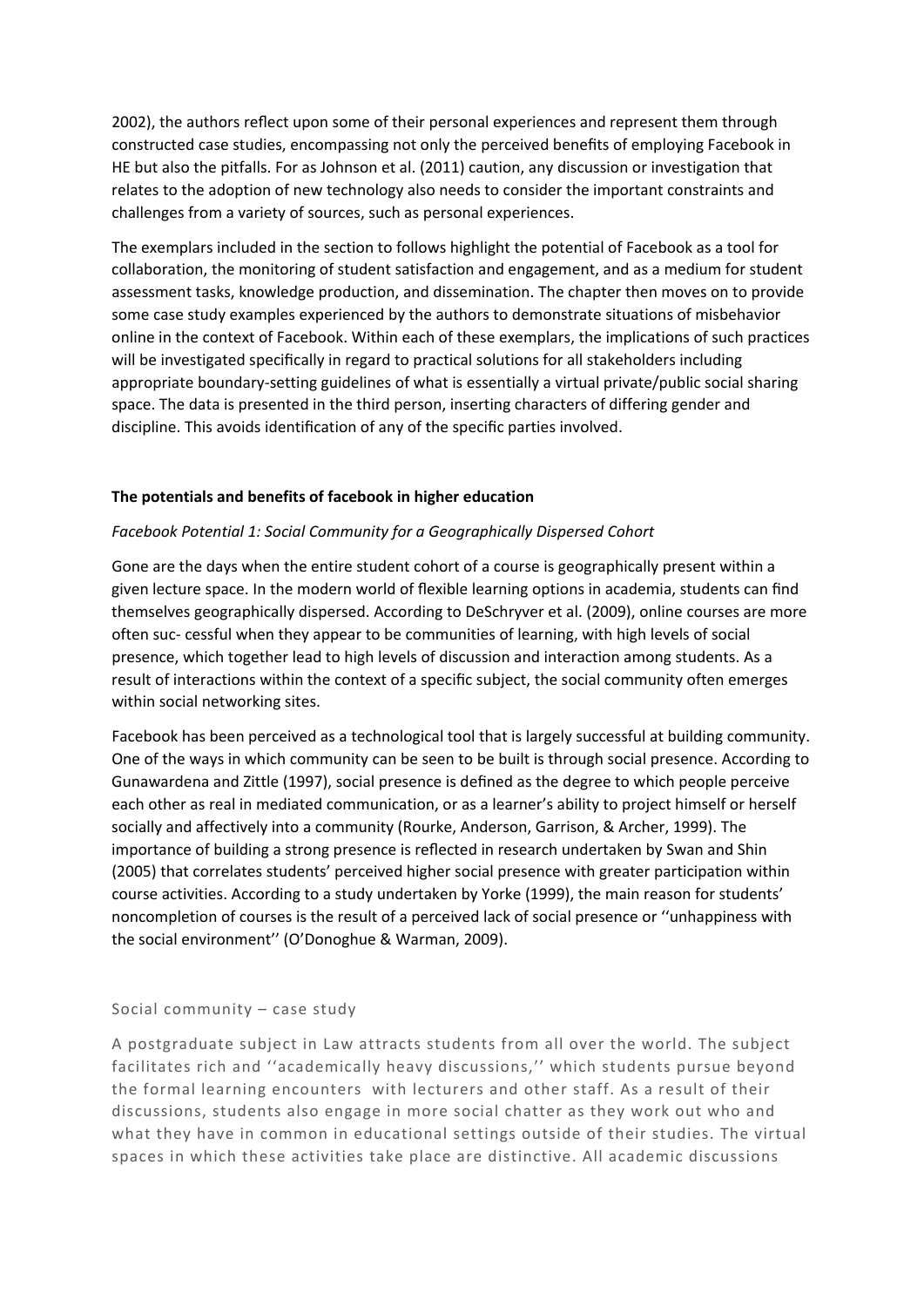occur within the University's Learning Management System, whereas more causal and social interactions take place in a Facebook

group developed by a small group of one year's cohort.

On the Facebook site, most wall posts represent interactions between different groups that have formed within the larger group. Of particular interest for us is the ways in which what is considered social is in reality often associated with the subject content. What is different is the tone and language used to engage with the unit content. In this subject, Facebook could almost be considered a virtual study group, generated and managed by the students.

# *Facebook Potential 2: Alternative Learning Management System (LMS)*

Facebook offers some potential as a Learning Management System (LMS). An LMS is used within the context of HE for online teaching and learning. In some instances, the LMS is used for distance learning, or as a complementary pedagogical practice to face-to-face learning in on-campus learning. Like the social network sites, applications within an LMS include discussions, blogs, learning modules, conferencing facilities, and host a range of media. The LMS is generated from within the HE institution and unlike the social network, there is little opportunity for students to customize or contribute to the development of the environment beyond their responses to what has been created by their teacher. In this way, there is limited capacity for social presence and online community, enabled through autonomous student action. Alternatively, the interaction that is facilitated within Facebook offers features not commonly found within the traditional LMS. There have been early studies that have examined such affordances, and the ways in which a social network site can potentially replace these LMS within educational settings (DeSchryver et al., 2009).

## Alternative LMS – Case Study

Given that such a high percentage of students are enrolled in Facebook and log in at such regular intervals, a lecturer decided to develop his subject's presence within Facebook. His Facebook page and group contained many of the regular features as would be expected in an LMS, with a welcome, links to structured wall discussions and external links to the library e-readings. There were functionalities unlike his institution's LMS that enabled him to identify when his students were online and what they had accessed within his Facebook site. More regularly than he would have in the dedicated site, the lecturer regularly posted announcements and updates to the group page, and discovered that students used the synchronous chat function frequently when they identified him online, to clarify aspects of their learning and their assessment tasks. Often on his own profile page, the lecturer reflected that he had ''never known my students so well.'' This familiarity is further reflected in his knowledge of his students' personal lives outside of the institution, as a result of the ongoing news feeds and ''more casual ways of interacting.''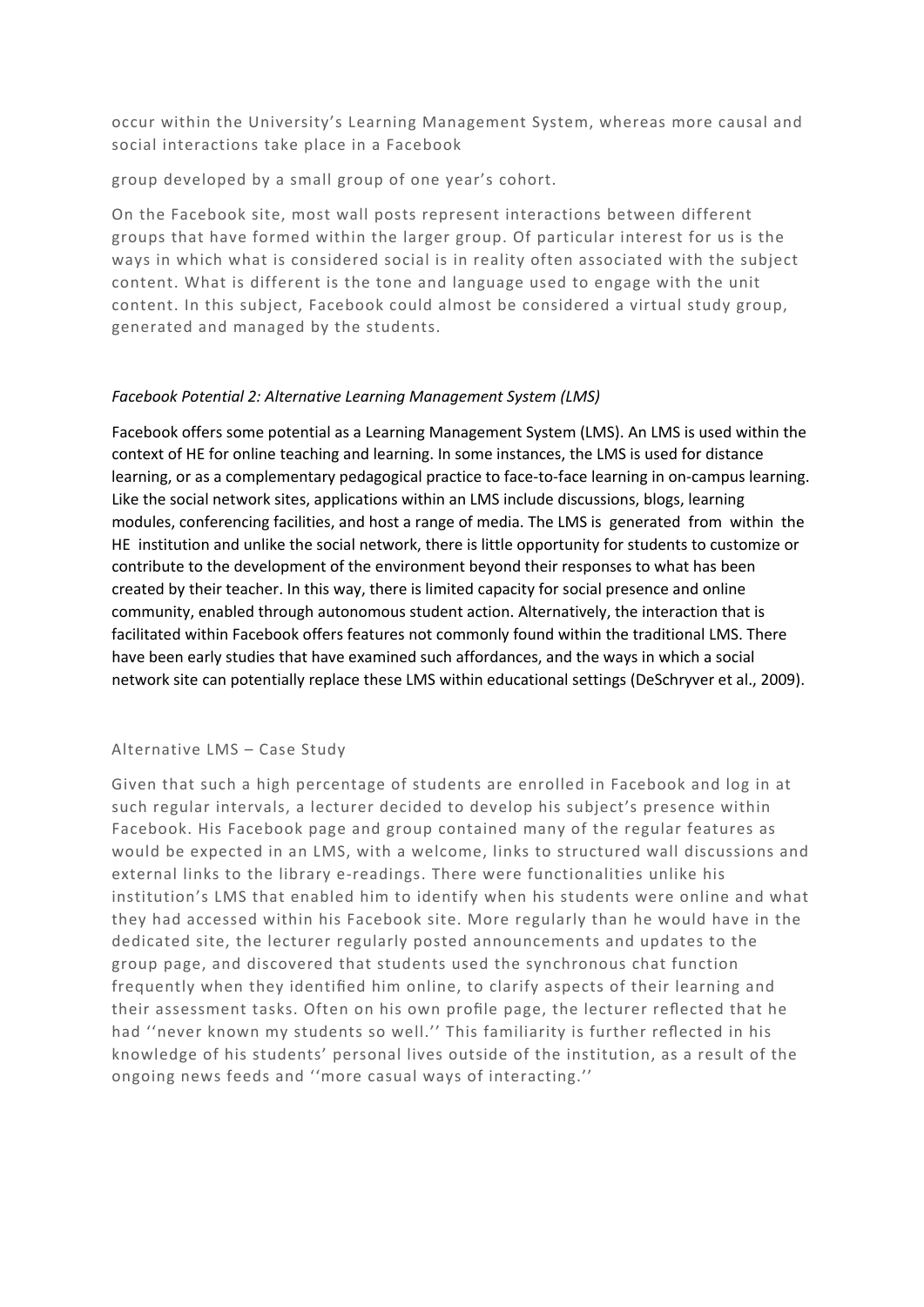## *Facebook Potential 3: Peer Teaching*

A third potential of Facebook is the opportunity for peer teaching. Peer teaching in an online environment, according to Rourke and Anderson (2002), has the benefits of achieving the requirements of ''teaching presence'' in online environments because it achieves the three roles of teaching presence: selecting the aspect for discussion and focusing the discussion on this particular aspect; facilitating the discussion; and providing direct instruction such as content, feedback, and working through any potential misconceptions. Facebook provides students with opportunities to teach each other in synchronous communication through instant messaging and asynchronous communications through the discussion strings. It can be a very powerful medium and lead to a ''double learning'' opportunity (Whitman, 1988) for the students.

## Peer Teaching – Case Study

A group of undergraduate nursing students working both in on‐ and off‐campus modes were using the asynchronous aspect of Facebook to discuss a particular assessment task based on the case study of a patient who required a surgical stoma due to the effects on the bowel of chronic disease. The students were required to complete their assign‐ ment using particular sub‐sections in their paper, such as ''Patient Education'' and ''Hospital Discharge'' to guide the discussions.

Discussing each specific section of the assessment task helped the online students share insights, develop their ideas (especially when one student had a clear strength of knowledge in one aspect of the case), listen to frustrations, overcome stumbling or writing blocks, reassure each other, and to guide and correct where necessary (especially in the context of an informal social and collaborative network). Through this process, the resultant informal peer teaching and asynchronicity of the communications ensured that all the required sections were covered. The additional benefit of the informal teaching space for the students was that it was not bounded by the usual time constraint of the lecture theatre or tutorial, allowing the opportunity for the discussion to take as long as was required to resolve the issues arising for and between students. A subsequent string of messages from the student nurses indicated that while the papers were individually written, all reported to have received the grade of high distinction on this particular assessment.

## *Facebook Potential 4: Resource Sharing*

Facebook can also provide means for academics and students to share resources in their own online communities. In this way, Facebook is able to be used as a learning common between staff and students joined through course activity or a specific research interest. A learning common has been described as what happens when information is organized in collaboration with learning initiatives defined through cooperative processes (Beagle, Bailey, & Tierney, 2006). It is in these collaborative representations of data and interpretations of that data that a learning common is said to be successful or not. Facebook as a social technology provides the affordance of multimodal engagement with texts (New London Group, 1996). A benefit in using a common space is that resources are then able to be redirected to, hyperlinked across, or embedded within a number of other sites for different purposes.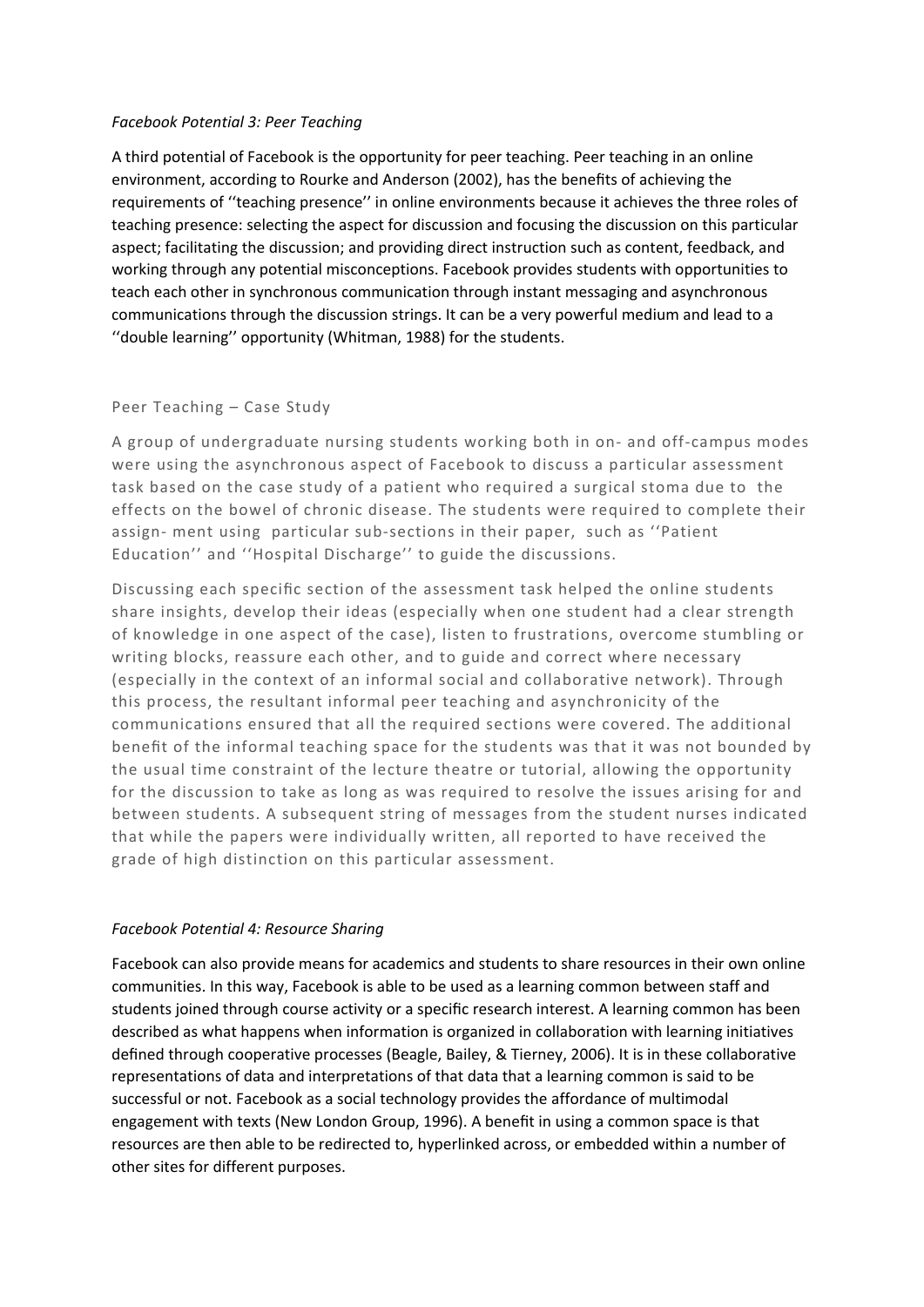#### Resource sharing – case study

Across a number of units of study in Education, students had been asked to identify resources that would be useful for their teaching of different curriculum areas. Their lecturers had asked them to upload these resources into the respective curriculum sites within their LMS. However, as students began uploading these resources and links to external resources, they approached the teaching staff to request that they all be collated within a space that would be available to them beyond the years of their enrollment at the institution when they would lose access to the LMS. As the resources were linked to assessment tasks, the teaching staff insisted that the work be undertaken in the LMS. The students constructed a Facebook site and multiple linked pages, and after uploading resources to the LMS, linked resources across the pages and group. Staff from this unit were also invited to join the group and contribute shared resources. As an open group, these staff members have also been able to include other teaching staff.

Thus, as notes in the listed potentials and accompanying case study exemplars above, informal social networking sites, such as Facebook, can be incorporated positively into formal learning environments or can be used tangentially to support learning. However, what happens when things go wrong in these online worlds? For when things go wrong, they can progress swiftly from bad to ugly, as a perusal of any current news site will attest.

#### **Misbehavior online: challenges that Facebook offers**

Facebook enables access to significant amounts of information about an individual, through the creation of a profile. When users register for Facebook, they provide a name, sex, date of birth, and email address. They may then choose to add other information about themselves through Facebook‐ defined identity categories such as basic information, relationships and work, and educational backgrounds. On Facebook, basic information includes where a person lives, their birthday, sexual orientation, languages spoken, and a short bio about himself or herself. In listing their relationships, they connect their profiles to profiles of other family members and to other friends, as well as identifying a relationship status. Facebook users also denote their employers and schools and other educational institutions they are currently, or have been enrolled in. In making these links, further links are often created to those institutions and providers that create other links to those who are also employed or enrolled in those places. As well as all of these personal information, users respond to questions about their political and religious views, preferences for music and other media, hobbies and interests, and are able to provide a variety of contact details.

## *Facebook Challenge 1: To Friend or Not to Friend, That Is the Challenge*

In the previous section of this chapter, we highlighted the potential of Facebook through the notion of social presence. Social presence is the network that emerges between different groups of people, and in the context of Facebook is based upon those whom they have identified as friends. There are a number of ways in which friends can be identified or alternatively are recommended to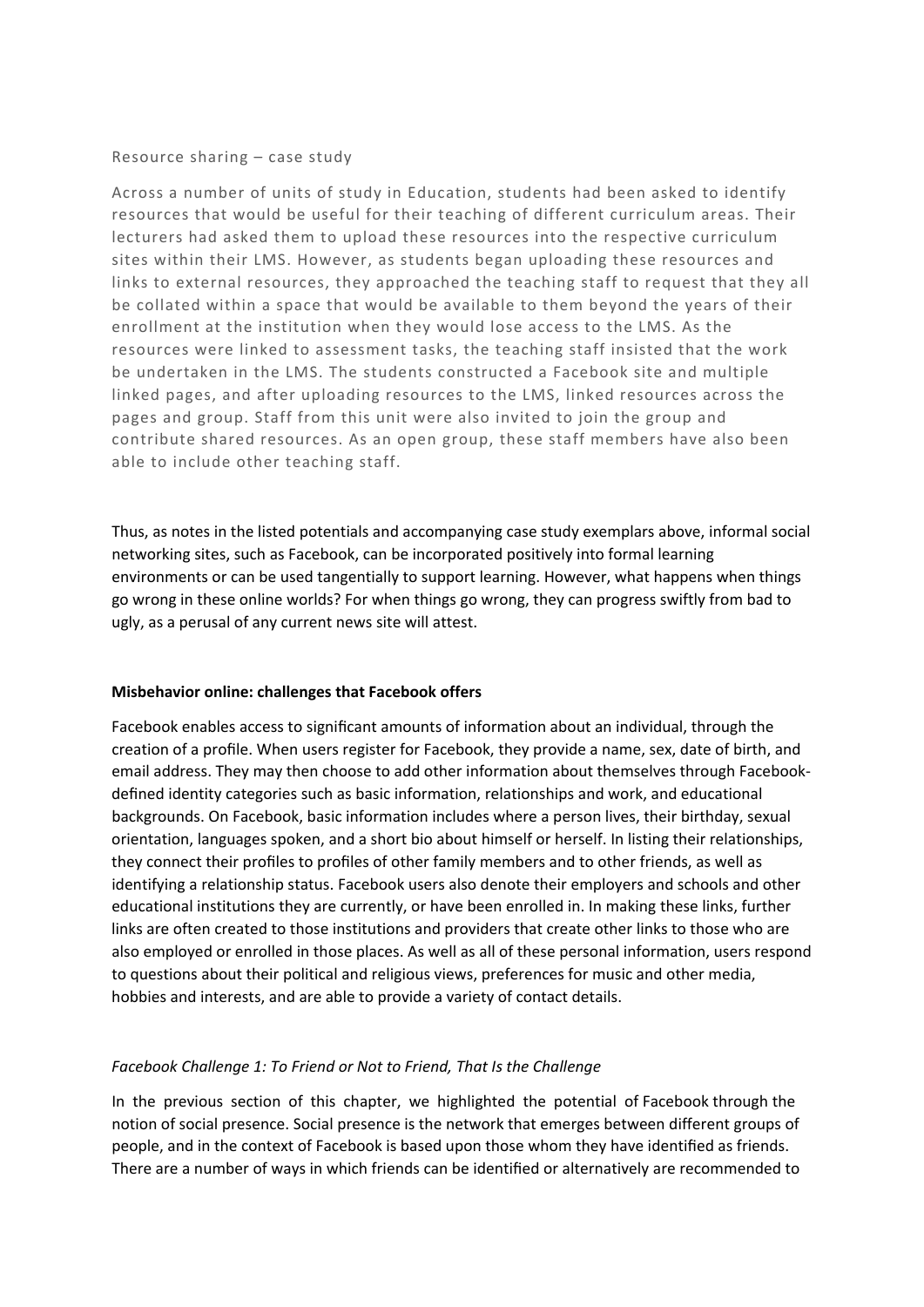the user. In most instances, friends look through others' friends lists or identify friends from common groups or like institutions. However, the ways in which we understand the concept of friends in our face-to-face existences often varies to the ways in which approved friendships are connected in networks within Facebook (Lipka, 2007). This can result in a significant challenge in blurring the boundaries between personal and professional relationships, and in the ability to discern for and by whom information is made available.

# To Friend or not to friend – case study

A lecturer in Business Studies is vibrant and enthusiastic in her teaching style. She is relatively close in age to the students, compared to many other teaching staff in the same faculty, and clearly advocates ubiquitous use of ICTs in learning. Over the first five weeks of a teaching period, she receives over a hundred invitations to ''be friends'' on Facebook with students from two subjects. The lecturer rejects the friending invitations as she adheres to a ''personal friending policy'' that does not include the inclusion of other staff or current students, although she does have friends who are both past staff and students. Students describe her in evaluation feedback as inaccessible as they feel offended that she has not accepted their friendship. The same lecturer also reflects on a time when she adopted her personal friending policy and in sorting through her list, she culled a number of colleagues who she had previously accepted as friends. In the same way that students felt offended by her distance on Facebook, the colleagues similarly were unhappy and there were multiple corridor meetings speculating on what was behind her motivation.

# *Facebook Challenge 2: Electronic Identity Theft*

The electronic identity represented on Facebook is problematic on a number of levels. At the most basic level, this seems a good way to share details with others who have been approved as ''friends''; however, in the context of a course of study within a university, students are enrolled from different places and operate within different worldviews. The provision of information in a social site requires a sophisticated understanding of the ways that others are able to access and utilize information.

In the same ways that Facebook and other social network sites offer the user an opportunity to increase social presence, the focus on increased interactivity often highlights positive interactions, and fails to also showcase interactions that do not specifically increase learning outcomes. In outlining their study, O'Donoghue and Warman (2009) describe the assumptions that underpinned a project seeking to identify changes in teaching and learning behaviors within Facebook as a tool for transition. In this project, through the use of Facebook, the course group developed social presence prior to the commencement of a course. Quite simply, the researchers assumed that as a result of the friendships that were developed online in Facebook that student perceptions of the university would change and become ''less threatening and would therefore have a positive impact on their satisfaction of their student experience'' (O'Donoghue & Warman, 2009, p. 4). What the preliminary discourse of such research does not take into consideration is the ways in which students differentiate within the environment between the social network site as a place for social presence and the social network site as a place for structured and/or measurable learning.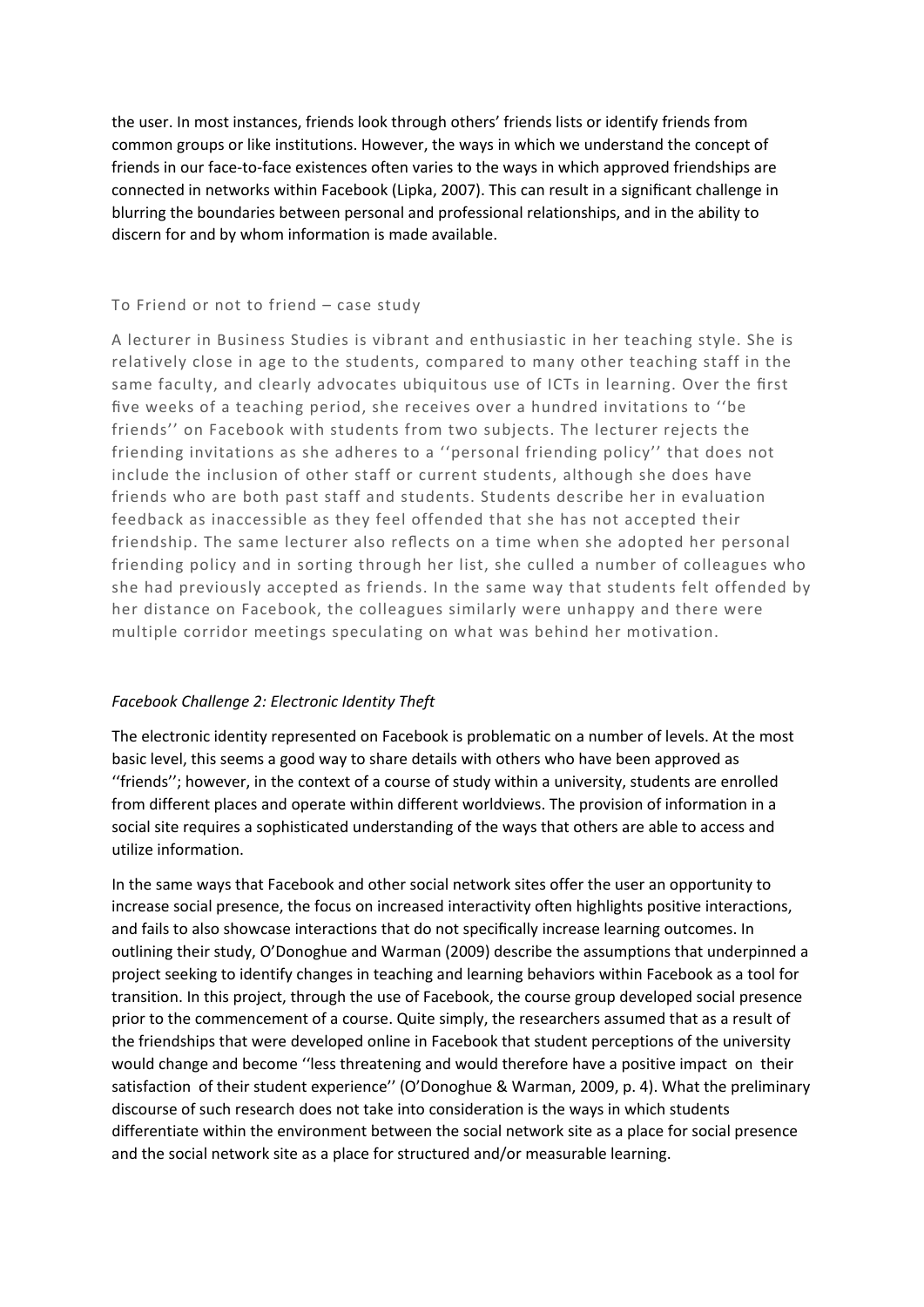It is not unusual to search Facebook groups and pages and identify sites dedicated to a particular subject or course code. Across six of them identified for this chapter, there were a number of common features. In all of them, the teacher in charge had presented a warm welcome and orientation to what this Facebook page or group was about. The orientation in each of these pages clearly invited students to ''get to know others in the group'' and to ''clarify readings, tasks and other aspects of this subject,'' clearly with an expectation of building social presence among a community of learners. In response to these orientations, small groups of students respond to the teachers' invitation and introduce themselves to the group: however, across all six of these sites, there was little evidence of students engaging in discussion about content of the course materials. From this, it could be assumed that the Facebook site was a secondary site for learning management. Rather the sites were all used by students to explore the networks of others, seeking who they had in common in friends' lists and what other courses and subjects others were enrolled in. In one of these sites, it was evident that a number of students had previously known each other. Smaller groups had emerged across a number of these sites, and a number of social events were attached by students.

Identity theft – the unlawful stealing of one's persona – has become a significant problem with popular social sites such as Facebook. A number of universities around the globe are now taking active steps to caution the unwary and stem the problem. One university, for example, cautions students that they are specific targets due to the likelihood of their clean credit histories (Brown University, n.d).

Recently, a new challenge has arisen – that of so-called "identity vandalism." Identity vandalism, according to Neill (2010, p. 22), involves ''[d]eriding the newly bereaved, and dead or missing y by internet vandals, who typically hide behind the protecting veil of anonymity,'' which reflects the potential of lawlessness in the guise of online democratic practices. Perpetrators of such online events, known by the slang word ''troll,'' are now being tried and punished in similar fashion to how they would when transgressing in other media. In educational circles, identity vandalism can potentially affect one's career or standing within the community. A recent epidemic has seen students hacking into others' accounts – including accessing the personal Facebook accounts of their educators – and writing statements (vandalizing) the wall on behalf of the unsuspecting person. Some of this is meant light heartedly, but in other cases, maliciousness is the purpose driving such attacks.

## Electronic identity theft – case study

Jane has worked in the library for a considerable amount of time, and distracted by the thought of leaving her studies for the day, forgets to completely log off the shared computer on which she has been working. In doing so, she has left her Facebook page and access to her network directory available. Laura who works on the terminal shortly after is enrolled in the same course and in humor updates Jane's page with disparaging comments about the lecture each of them had attended that morning and about the lecturer whom had presented. One of the comments suggested that the lecturer would benefit ''from losing a ton or 2.'' There were also inflammatory comments regarding the lecture content that focused on a socially sensitive topic. The lecturer is meticulous in her audit of digital spaces and uses keywords associated with her subject codes and her surname to undertake Google searches. Within a Facebook search, she identifies Jane as a person who has unfairly violated her and requests a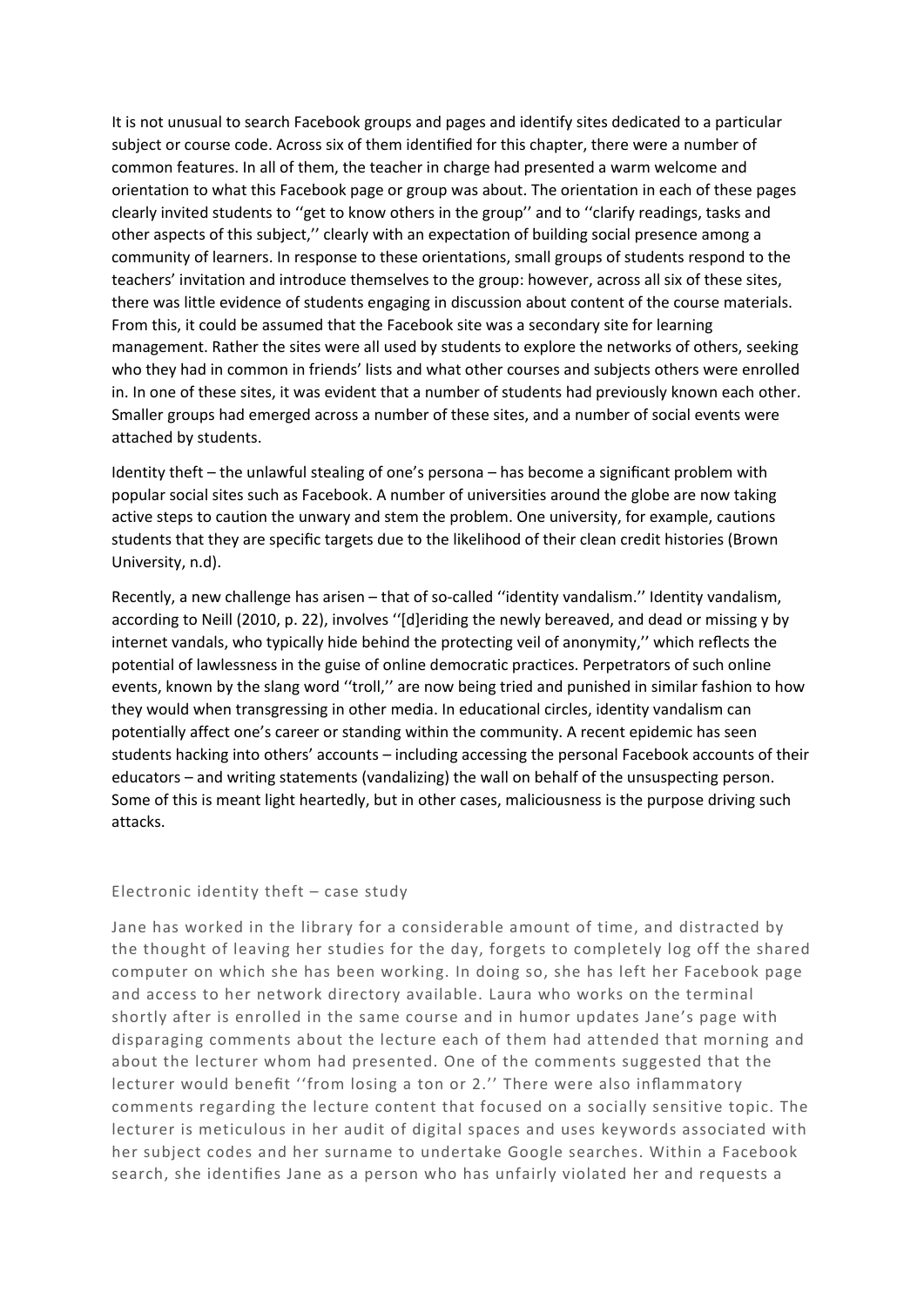meeting before proceeding with a complaint to a disciplinary committee of the institution.

## *Facebook Challenge 3: Public Domain*

While one of the opportunities of this research is that it relates to comments made in the public domain and thus overcomes issues surrounding ethics permissions, the challenge is indeed that these communications are in the open arena. As with all open access applications, the use of Facebook for student work, while ideologically sound and promising, can be extremely problematic. Questions of intellectual property (IP) and the ways that the work of staff and students can be used and abused are part of the tension of working in such an environment.

#### Public domain – case study

The lecturer had developed a subject assignment that required students to post a response to a weekly task within the specific institution's LMS. In the settings of the LMS, students were encouraged to attach images and other files, rather than embedding them within discussion sites. In response to the set weekly task, based upon culture‐ jamming, students were asked to manipulate a contemporary advertise‐ ment to represent an alternative view, by using other text, or adding further images to the existing text. They were then required to upload their image into the LMS. Being contained within the LMS, and being only used for educational purposes, meant that there were minimal, and only temporary, copyright issues to be resolved.

In completing their task, and in the process of uploading their images, a number of students attempted to embed the images within discussion posts in order to more seamlessly navigate a significant number of images, as opposed to opening the same number of attachments. To maneuver around the system, they attempted to upload their images into a third‐party site, from which they could generate an embed code and then upload in HTML. While they were unsuccessful in being able to embed their images, there were a significant number of images reflecting some very topical social and cultural issues that were now present within Facebook, which the students were using as a photo hosting repository. And, while these images might have appeared on the students' sites as their own opinions, or own creative works, the vast majority of the students had uploaded the images with tags including the institution name and unit code. This meant that in undertaking a search for materials online, these images generated hits for consumers.

This work being placed within the public domain enabled another lecturer, more loosely associated with the unit to also draw upon this work for different purposes. As the second lecturer developed his thinking more around what the first lecturer had done, he used the images and work in a national conference presentation without reference to the first lecturer. In his own words, ''they were there for the taking, for anyone to use as they are available out in the open.''

Other concerns were linked to three specific images that all ''culture‐jammed'' the advertising campaign of the institution itself. In one of the images, a student appears bound to a railway line, with text that aligns the institution with attempted suicide. In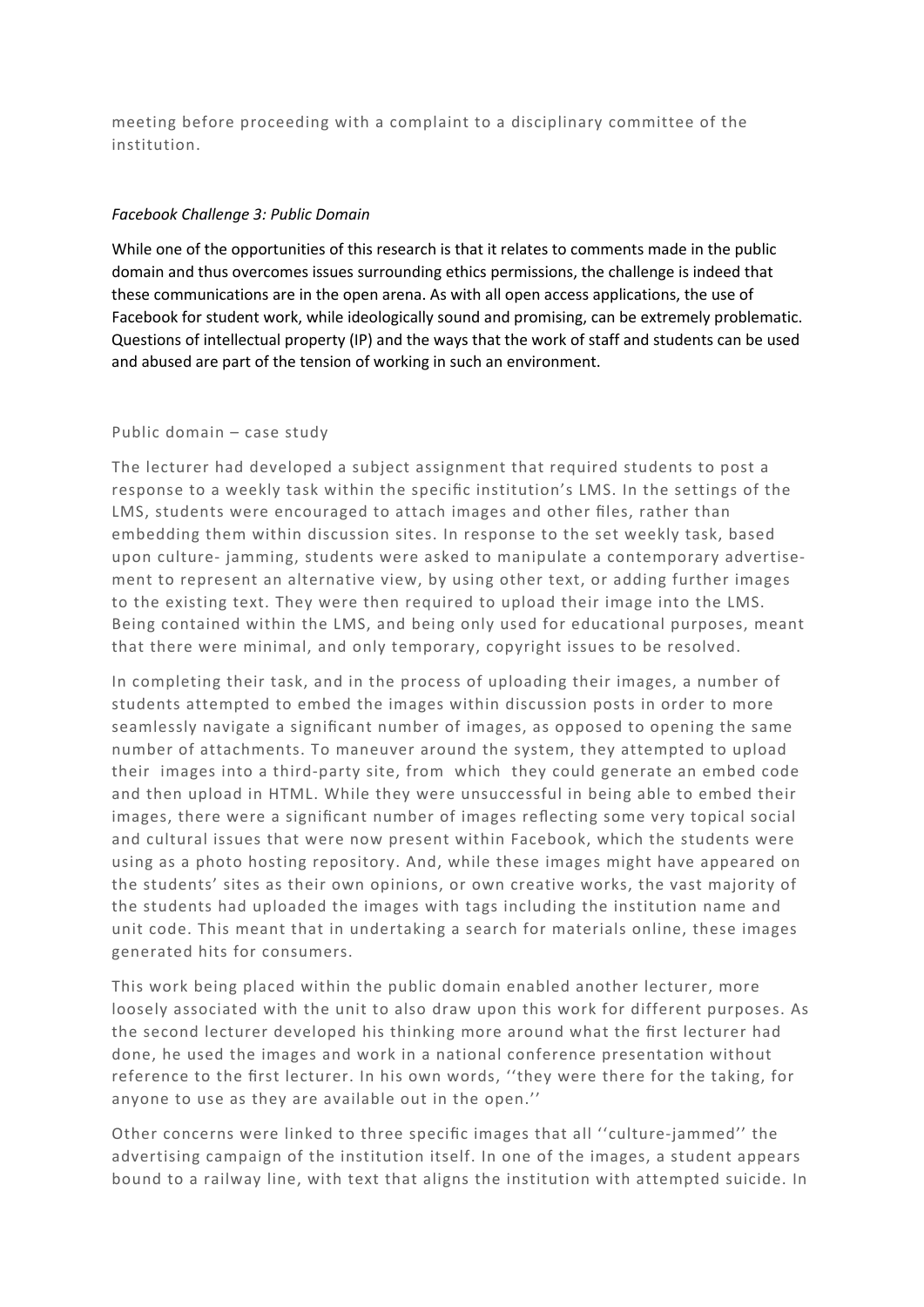another image, the original advertisement that promotes the institution as providing colorful experiences on an equally colorful background was manipulated to promote the institution as a provider of ''education which gives colorful sexual diversity.'' In the third image, the institution is depicted as ''Play School'' (a preschool television series shown by the Australian Broadcasting Commission) and the senior executive of the institution as one of the fictional characters from the show.

# *Facebook Challenge 4: Cyberstalking and Cyberbullying*

Cyberstalking and cyberbullying are swiftly becoming challenges within the broader Facebook community as any perfunctory scan of the daily papers and legal cases will reveal. In studies undertaken by Slonje and Smith (2008), it was suggested that this bullying in virtual spaces could be most often identified as insidious, pervasive, and covert in that the bullies are able to be invisible and invade multiple domains of their victims' lives, often in front of a larger audience. In the same way, cyberstalking has been used to describe ''behaviors that involve repeated threats and harassment by the use of electronic mail or other computer-based communication that would make a reasonable person afraid or concerned for their safety'' (Finn, 2004, p. 469). Within social networking communications, what may start out as seemingly innocent communications can swiftly become a transgression of basic civility down to the violation of civil rights and the committing of an unlawful and punishable crime against others at its most heinous.

# Cyberstalking and Cyberbullying – case study

For educators who reside and work in small rural communities, the interlinkages between one's social, generational, community and professional lives are often extremely intertwined, leading to a high likelihood of students knowing educators in a variety of contexts. One such educator working across the spectrum of educational contexts from secondary school to higher education (HE) within that community had received many queries in Facebook to assist former students with their academic challenges. While the educator had regarded Facebook as her own social space and not a workspace – even if this did at time cross into the professional arena – she had been happy to assist her students where she was able.

A particular situation arose concerning a former student who was studying in the HE institution where the educator was working. Initially, the student had sent a string of minor generic requests for assistance via Facebook over a period of a few months, and in an attempt to be supportive, the educator had promptly answered. These included such queries as where to find a given publication or how to go about a particular genre of assessment.

Late one evening while chatting in Facebook with some geographically dispersed relatives, the educator received a panicked message from the student for immediate help with an overdue assessment task that she did not understand. The educator replied that the student would be best to contact her unit lecturer in the first instance. The return response was that the student's lecturer was on leave. After further questioning, the educator eventually ascertained that the student had simply misread a word in the question, hence her inability to find resources on the topic. The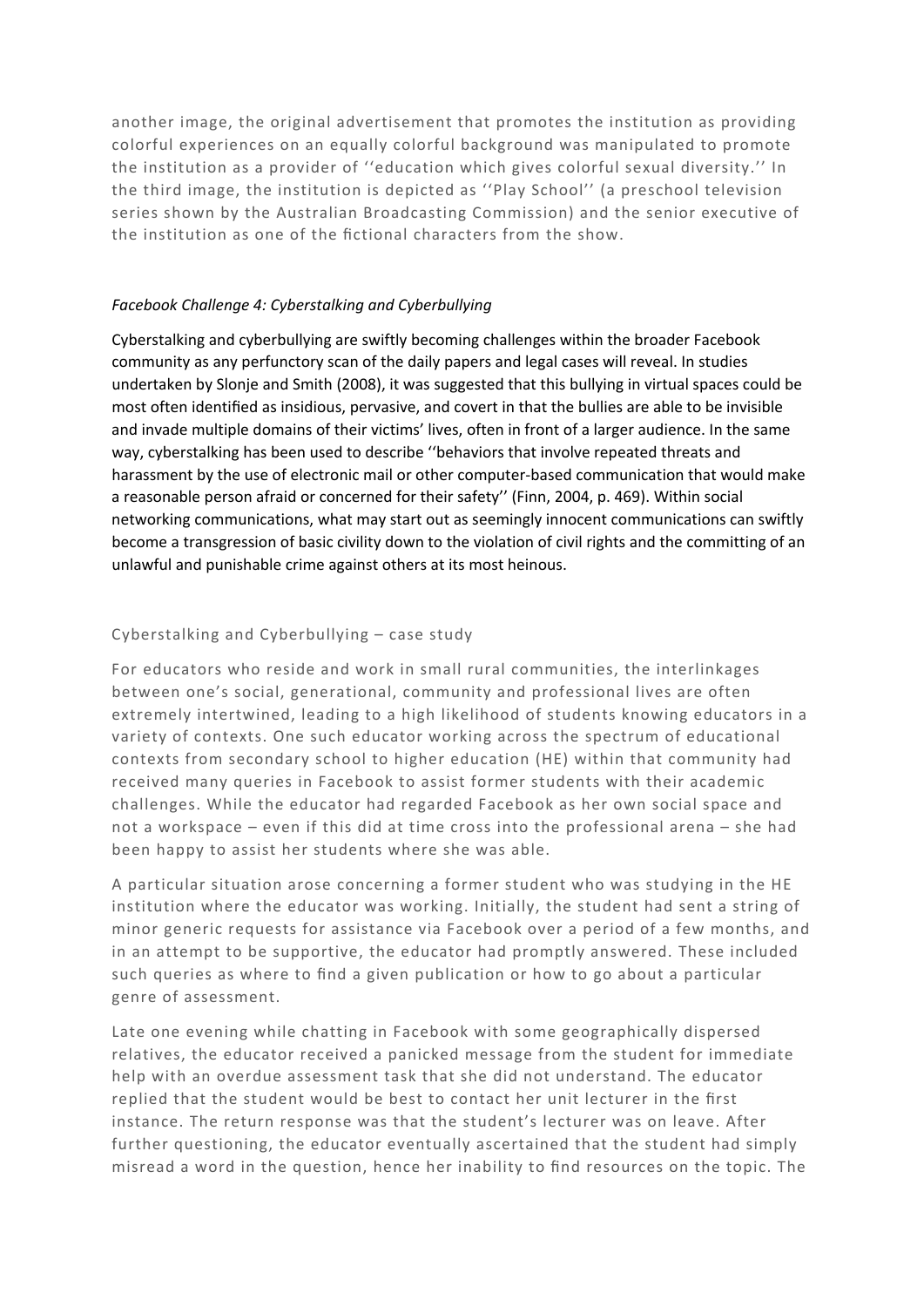educator then provided the student with a clarification and an explanation, provided an example of how to proceed, and embedded other electronic resources in the response.

From that moment, however, things quickly deteriorated to the point where the educator felt she was experiencing cyberstalking and harassment. Every time that the educator logged into Facebook the student would instant message (IM) her immediately with requests that the educator help the student complete entire units of study encompassing multiple assessment tasks. Flooded by personal IMs from the student, the educator tried to avoid logging on during peak times to avoid being harassed, but alas, even at 2:00 a.m., there she was! At this time the educator also began noticing that the student was spending a lot of time in procrastinating behaviors in Facebook, such as playing online games, sharing YouTube clips, and was becoming a ''fan'' of everything. As a response, the educator again suggested that the student contact her unit lecturer, in addition to making an appointment with the learning support team in the library to speak with them about each of her assignments. Rather than taking any of this advice, however, the student's cries for help intensified, coupled with questions as to why the educator would not help the student. Eventually the educator had to directly request that the student stop contacting her as she had her own professional work deadlines and personal family commitments. This was a difficult process of disentanglement made more challenging by the small rural community in which both educator and student lived.

# *Facebook Challenge 5: Virtual Integrity*

Integrity refers to honesty and trust. Academic integrity describes the ways in which staff and students engage ethically in their interactions with each other and the content and expectations of their courses. Throughout the world's HE institutions, committees and centers are established to ensure that ethical policies and practices are observed in research and teaching and learning activities. The increasing interactivity within social networking sites such as Facebook and among other Web 2.0 environments makes it challenging to necessarily monitor and quality assure the blurred spaces between academic work, social behaviors, and the environments in which they merge.

## Virtual Integrity – Case study

In a science subject, the lecturer stands in his first lecture and outlines the content and assessment tasks that will underpin learning. In his summary, he indicates the explicit links between lecture content and the second assessment task of the unit, and stresses the imperative for students to engage with lecture materials, either in real time or in a recorded format that is uploaded weekly within two hours of the lecture taking place. The lecturer provides some exemplars of the types of submissions that have been received in previous years, and suggests that there will be further discussion about this requirement in subsequent lectures and workshops. The subject commences without a hitch, and the lecturer is assured that all is well among his students by their observed absence on the internal LMS of the institution. The second week of the subject begins and he delivers a second lecture. Directly after his lecture,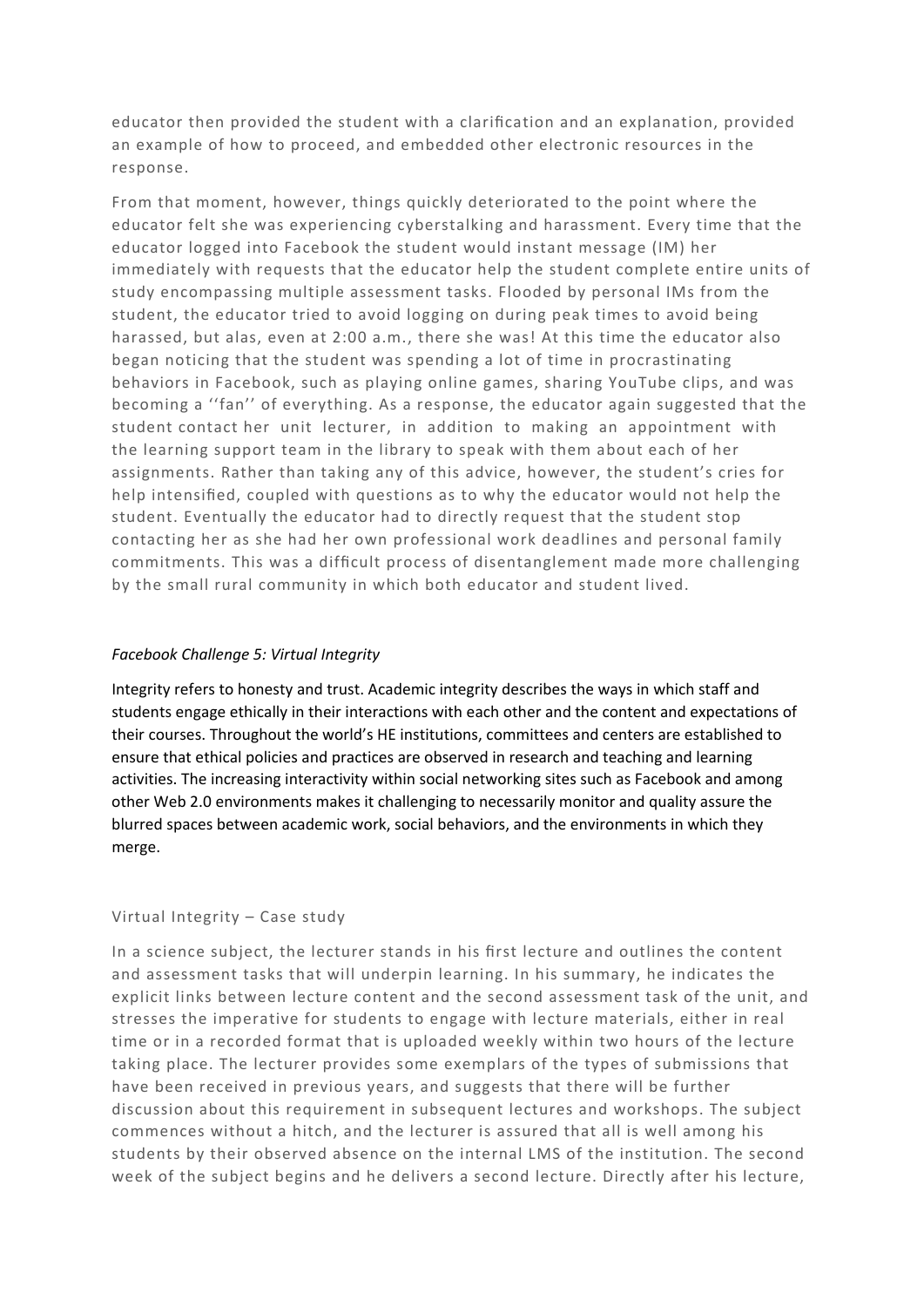he facilitates a workshop group; and upon his approach to the room, he receives a palm‐sized notification that there is a Facebook group operating to ''help each other out'' through the second assessment task. The lecturer in this instance had been mistaken for a student enrolled within the subject. He does nothing immediately; however, the moment his workshop concludes, he logs on to Facebook to investigate the group operating about his subject.

He identifies the group immediately as he simply enters the subject code within the search engine within Facebook. The group had been established directly after the first lecture, and slowly students were joining the group. Initially, he sees the group as a healthy way of collaborating for those who are not au fait with the LMS; however, upon closer scrutiny, the lecturer notes that the group has established a roster to attend the lectures on behalf of the rest of the ''friends'' and to consequently upload the notes that are taken. Over the next 48 hours, the lecturer takes a series of screen shots to record membership, thinking that it might only incorporate a small number of students, and that it would quickly cease to have an impact as students begin to interact with his dynamic lecture style and interesting subject content. Over the period of time that he observed the site, approximately 60% of his students had linked their profiles to the group. As well as discussing lecture content, the Facebook group is casting many aspersions upon his good name.

The lecturer then immediately identified all of the students involved in the Facebook group and contacted them by their institution's email address. He alerts them to the specific page in their subject outline that describes the academic misdemeanor of collusion, and how the Facebook group has the potential to facilitate this act. He also reminds the students that the group has been constructed in a public space, and how some of the negative comments about him personally and professionally could have negative consequences, especially as they are unwarranted. Within 17 minutes of sending the email, the Facebook group is deleted, and within three hours, the lecturer received 73 emails of apology, most of which claim ignorance to the challenges that have been outlined. His favorite email suggested that he ''relax. We didn't mean harm, and nobody important is on Facebook anyway.''

## **Discussion**

Facebook thus provides both benefits and challenges to those adopting it in the context of formal teaching and learning in HE. The additional case studies reflect and highlight these, including a number of issues in utilizing social sharing software in formal education contexts. As previously emp‐ hasized, technologies offer affordances that challenge and expand pedago‐ gical and learning strategies, and enable increased engagement based on connections to students' life worlds. A summary of these potentials and challenges is listed in Table 1.

For the purpose of this chapter, however, we focus on issues that are pertinent to discussions of HE in sustaining use of social networking sites and/or preventing abusive practices. In this chapter, we have identified five key issues related to the use of Facebook in HE. First, based on the previous case studies, we wish to investigate the purposes of the institutional LMS and highlight perceived deficits that draw academics and students out to work in social networking sites such as Facebook. Second, it is imperative to consider the tensions between providing opportunities for ''social presence''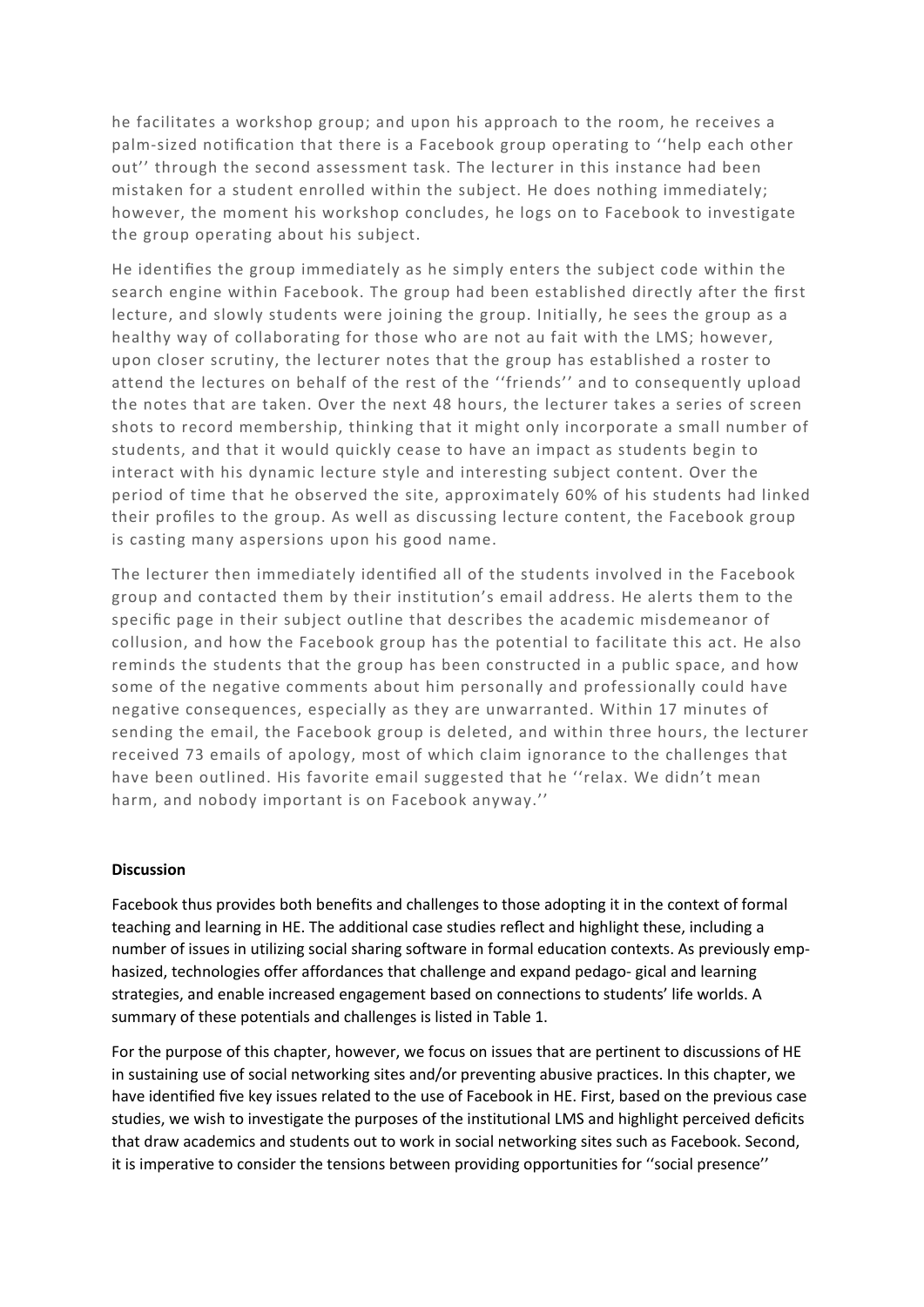within learning, and facilitating social interaction within Facebook that distracts all concerned from the core business of HE providers: teaching and learning. Third, we outline a number of challenges that are faced by academics as public people, their work as readily accessible, and their institutions within these social networking sites. Fourth, we consider the vagueness of a HE institution's jurisdiction to address student misbehaviors within social spaces such as Facebook and the blurring of professional and personal relationships based on the notion of ''friending.'' Finally, we highlight the need for academics, their institutions, and their students to scrutinize and be alert to emergent technologies and the ways in which they are being used for and by stakeholders across contexts.

The purpose of an LMS within and external to an institution is central to the discussion of the ways in which a social networking site such as Facebook can/cannot/should/should not be used as an environment to support learning. Institutions pay significant amounts of money to provide virtual environments and associated tools that enable student interaction with academic staff, as well as their peers. The environments are constructed through a hosting technology such as Blackboard, WebVista, and more recently in Web 2.0‐like environments such as Moodle, Drupal, or Desire2Learn. There are significant tools associated within the environment, such as discussion tools, electronic lecture streams and repositories, whiteboard collaboration applications, synchronous communication tools, and core content that all enable staff to enhance student learning experiences through these complementary materials. And, in the ways that these environments are organized, they provide secure and private spaces in which activities central to student learning can occur.

| Potentials                                                              | <b>Pitfalls</b>                                      |
|-------------------------------------------------------------------------|------------------------------------------------------|
| Potential for social community for<br>geographically dispersed learners | To friend or not to friend                           |
| <b>Alternative LMS</b>                                                  | Electronic identify                                  |
| Peer teaching                                                           | Public domain                                        |
| Resource sharing                                                        | Cyberstalking and Cyberbullying<br>Virtual integrity |

**Table 1.** Potentials and Pitfalls of Facebook in Higher Education.

In this chapter, we have mentioned the staff's motivation for using Facebook as an alternate LMS, in that it was perceived as an opportunity to connect learning with students' life worlds, and where they are already present. Contrary to the benefits of a secure space, Facebook exposes academics and students, and the work that they undertake to a risky, volatile, and ever-changing virtual space, with unknown and often unseen audiences. In another case, the staff member had used Facebook to provide a repository for all of the ICTs that she was unable to undertake within the institution's LMS. This is significant, as with the rapid developments of emergent technologies, it is challenging for institutions to adapt at the same pace. A way in which the LMS as a formal learning environment can be valued and sustained is to ensure that it too can be dynamic, and connect specifically with the dimensions of students' life worlds in ways that it connects to their learning. For many reasons, Facebook cannot adequately provide such an environment, especially if social presence within learning is to be separated from idealized social interaction.

A narrowed focus on the development of social presence to more strongly engage students in learning or to facilitate a supportive learning environment can detract from the purposes of learning, if social presence becomes social interaction. The social presence that is referred to in academic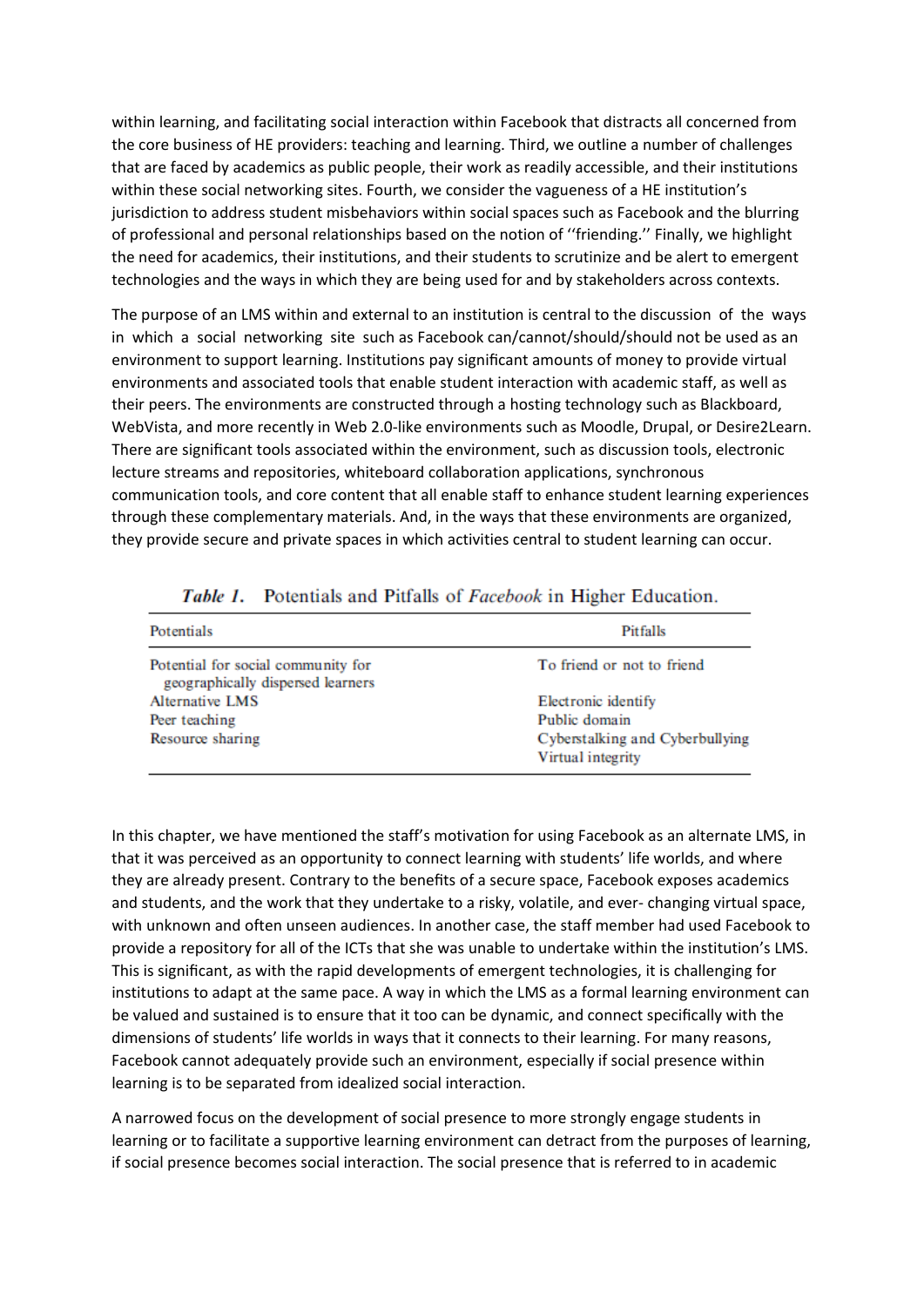literature often refers to the ways in which learners are aware of other learners within a digital or virtual learning space. The use of tools within an LMS includes those mentioned previously as ways in which social presence is developed. Within the LMS, the tools are specifically targeted to generate awareness of others relative to a specific learning task and to understand a particular knowledge form or skill set. The locus of control within the LMS is set by those charged with responsibility for student learning from an institutional perspective and often students are provided with authorities that enable them some autonomy within the structured environment. As evident within these cases, in the use of Facebook, the notion of friending is one way in which that social presence quickly turns to social interaction.

Facebook is a social networking site. It has been generated to connect various students across different institutions, with the intention of developing social connections. With its various applications and ways of becoming more familiar with people who are both known and unknown, it does not promote itself for facilitating scholarship and learning. In fact, fundamentally, the social forums and interest-based activities are distracting for academics and students in sustaining attention to learning tasks that require intellectual rigor or challenge us to rethink existing ways we may have thought about things. The constant alert of incoming messages and prompts to synchronous chats are not conducive to rich learning, and as described, the convenience and accessibility of merged LMS and social space challenges academics and students alike in clearly defining different parameters of their lives. Caveats need to be placed around access to educators and supervisors, and this access agreed to by all parties. Some educators such as Bateman (2010) have experimented with having a Facebook account for their work-related activities and one for their private lives, but anecdotally, students can find both. Thus, even though social sharing sites such as Facebook are open 24/7, it does not correlate that those educators need to be on duty 24/7. In the same manner, the ways in which information is both shared and accessed provides challenges to the notion about who owns information, and how this information can be used.

The notion of the public academic is not a new one, and the very ideology promoted that we are operating within a knowledge economy does not equate with the practice of making all academic work and staff accessible in a way that their core businesses may be compromised. The placement of institutional and academic IP within a public forum such as Facebook raises a number of challenges. Significant research and scholarship funding is tied to specific IP. IP are the ideas, inventions, and innovations of a specific academic, which are often developed through further investment and become financially valuable through the institution an academic is aligned to. In their employment, much of their IP is assigned to the institution itself. Further, many HE providers refer to all teaching and learning materials that are developed in the course of an instructor's employment, as well as the activities that are generated as a direct result of that teaching, as IP that belongs to the institution.

Further, insofar that the placement of work produced for the core businesses of a HE institution limits the exclusivity of any potential IP, the volatility and integrity to which that work may be subjected is also of concern. When images and other pieces of work are hosted within a social networking site such as Facebook, they are accessible by known and unknown people, groups, organizations, and companies. While in the uploading of materials for information sharing the intent may be collaborative, the consequences may be quite contrary. In the cases presented, there were two ways in which this was demonstrated through the violation of electronic identity and the manipulation of corporate branding. These are not the only ways in which uploaded content on Facebook may be subject to manipulation for different purposes. Monopolizing or claiming someone else's identity, whether directly or through the alleged provision of resources, risks compromising another person's livelihood as well as autonomy in representing his or her self‐concept. Moreover,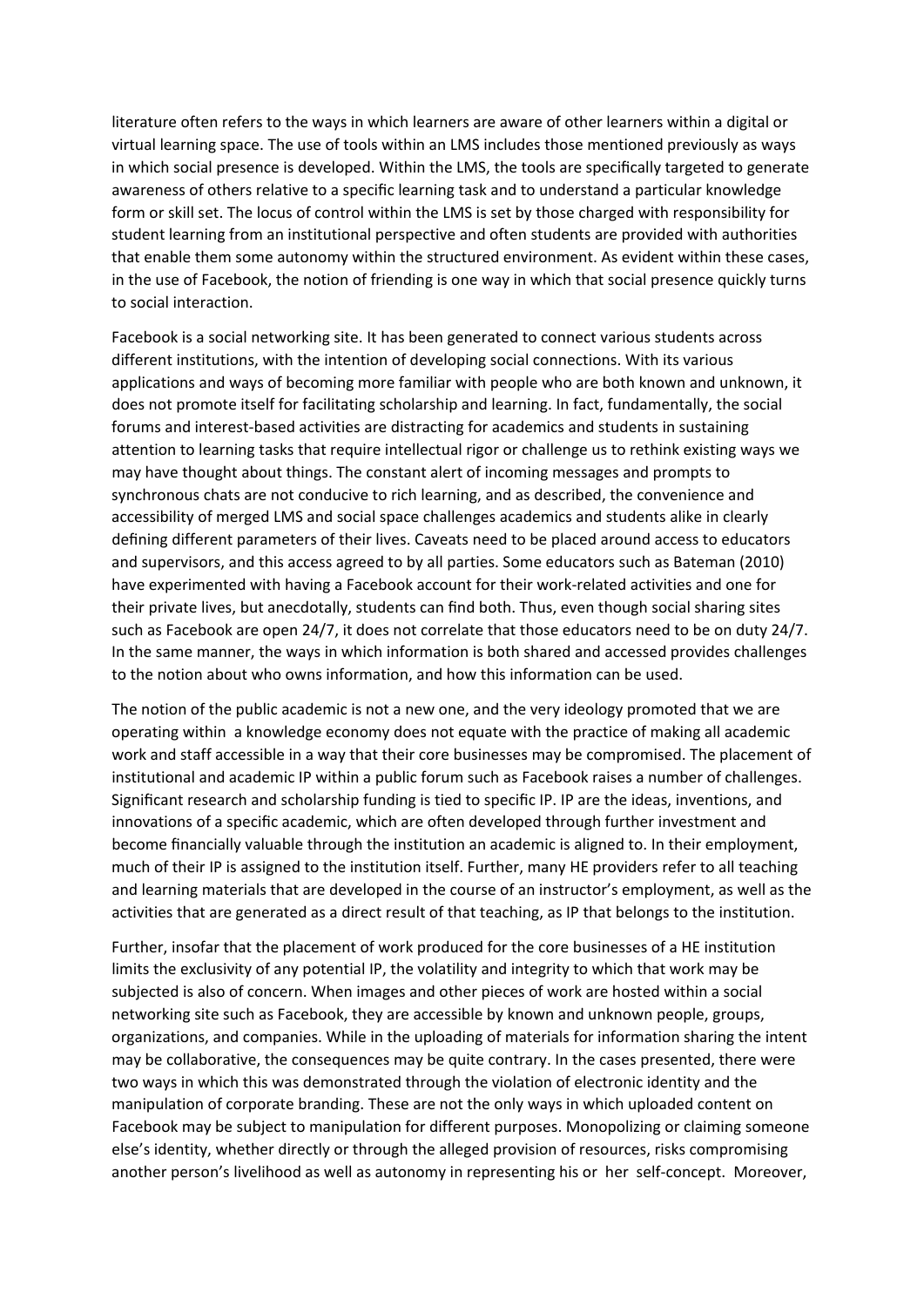through the manipulation of corporate brands or professional materials, the use of Facebook provides an unsecure environment in which the investment of millions of HE dollars in professional resourcing may easily be unwittingly challenged as beneficial. Clearly, there are ethical considerations, as well as legal imperatives that need to be addressed.

We suggest that at this moment in time, institutions have limited jurisdiction to address student misbehaviors within these global and virtual social spaces. The laws and conditions that Facebook users are subject to are blurry at best, and the terms and conditions a user agrees to in entering the environment clearly demonstrate the dynamic and changing boundaries. Specifically, in using Facebook, a user agrees to a disclaimer that reserves ''the right, at our sole discretion, to change, modify, add, or delete portions of these Terms of Use at any time without further notice'' (Facebook, 2011b). In itself, this is a shift in the usual legal agreements that are made to protect the commercial and intellectual interests of academic staff and their students within an institution. Further, Facebook clearly identifies its purpose as being for personal use only, which blurs the ways in which students can indeed participate within formal learning requirements of their learning in HE. In doing so, they contravene the conditions of their enrolment in the site. Facebook offers individual user accounts and does not have agreements with groups. This challenges the nature of the services that are expected to be offered to students upon their enrollment in their course and for staff with respect to the terms of their employment. In the use of an LMS, an institution has a third-party agreement that ensures the security and support of teaching and learning; however, the use of Facebook exposes stakeholders to a dynamic and often volatile environment for which there is little recourse should something not result as it has been intended. Given these terms, it is difficult then to pursue students in their personal virtual space for good, bad, or ugly interactions in the same ways that we could pursue them within learning environments that are constructed specifically for these purposes. However, having said this, the need to be vigilant in the potential enablers and inhibiters offered within Facebook and other such spaces is crucial within HE.

In thinking more about the uses of Facebook, HE institutions require investment, not only in the building of infrastructure and hardware that traditionally consumes significant resources but also in building a significant and dynamic knowledge base of emergent technologies. It is timely that current LMS systems be renewed to reflect many of these technologies that in turn enable innovative practices within virtual learning environments. Similarly for staff and students, familiarity with a changing digital world is crucial. Institutions and associated students must be vigilant in preserving and protecting their personal and professional images, as well as corporate branding. This is not possible without a sophisticated understanding of the nuances that are present within alternate environments and the ways in which the practices of staff and students within these virtual spaces permeate physical worlds for good, bad, and ugly.

## **Future Research Directions**

The integration of social sharing sites – whether deliberately or organically, student-led or teacherdirected – into formal HE is a fascinating area of study. This exploratory work signposts important future research directions that warrant investigating. These include a larger qualitative ethnographic study of the media. It also warrants the collection of what some might refer to as ''hard'' data – quantitative data gathering in and around usage in HE and the possibility of triangulating this data collection with the personal stories that add the depth of understanding of the lived experiences of participants within this fascinating online world.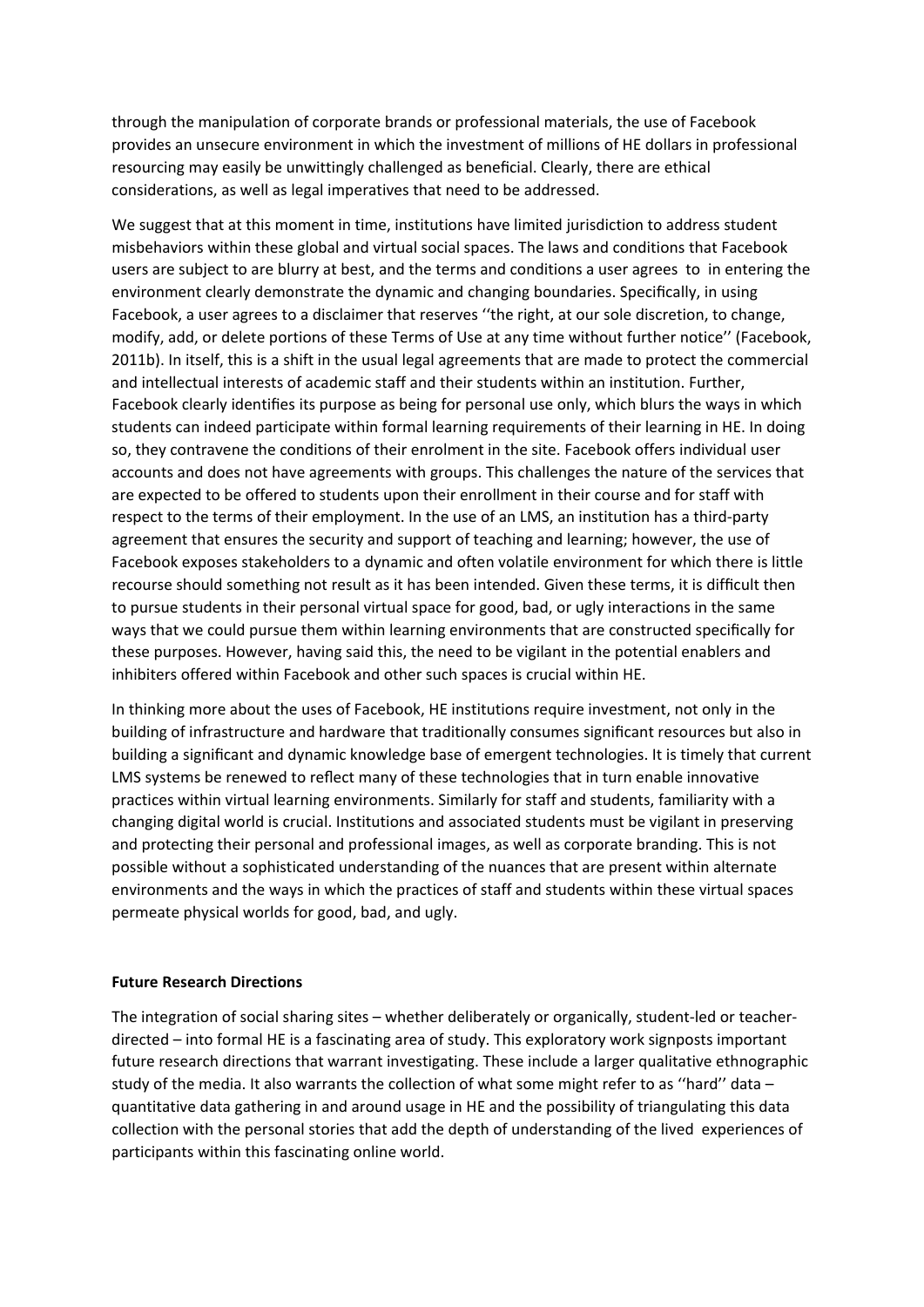#### **Conclusions**

It would be easy to assume from the points raised through the case studies and in discussion that we are suggesting that Facebook should not be used for teaching and learning experiences in HE. Our thoughts are not so simple. We are strong advocates for the uses of technologies as pedagogical supports that enhance student learning; however, in this advocacy we are also cautious and critical consumers of emergent technologies. While there is an abundance of policy and procedure statements across HE contexts regarding face‐to‐face and LMS‐based online learning technologies, there is clearly a dearth of anything that promotes responsible and critical uses of emergent technologies, such as Facebook, in, for, and about teaching and learning. Given that student and staff access to Facebook and other social networking and Web 2.0 tools, governance cannot be limited by simplistic filtering systems. As such, the need to be proactive in sharing and shaping virtual experiences is pertinent in guiding best practice on the adoption and integration of emergent technologies in formal educational environments such as those in the HE sector.

Misbehavior by staff and students within online environments such as Facebook must be governed and guided with the same thorough thinking and practice that informs the face-to-face environment. It must also be supported by the same types of resources that are afforded to any other misbehavior across HE institutions. Coming to an understanding of how this might occur also depends upon the development of systemic tools that are able to monitor student and staff use of web-based applications in the same ways that plagiarism tools such as Turnitin can be applied within institutional systems. And, deep thinking must be applied to the ways in which consequences and penalties can be applied given the fraught and blurry terms and conditions in which stakeholders operate outside of the institutional environments.

It is not sufficient to suggest that HE providers bury their collective heads in the virtual bucket of sand. Rather, it is crucial that there are adequate resources that enable key stakeholders to be alert and informed to new and emergent technologies, as well as their potential strengths and challenges. Simultaneously, the affordances of emergent technologies offer us oppor‐ tunities to extend our practices and interactions with colleagues and students; however, in doing so require technologically savvy staff and support to enable sufficient policy as well as professional learning that in turn empowers proactive and self‐protective technology adoption across the sector to all staff and students. The use of technology, such as Facebook for technology's sake, poses significant threats to academics and staff as a result of a less than sophisticated understanding of a dynamic environment that continues to evolve.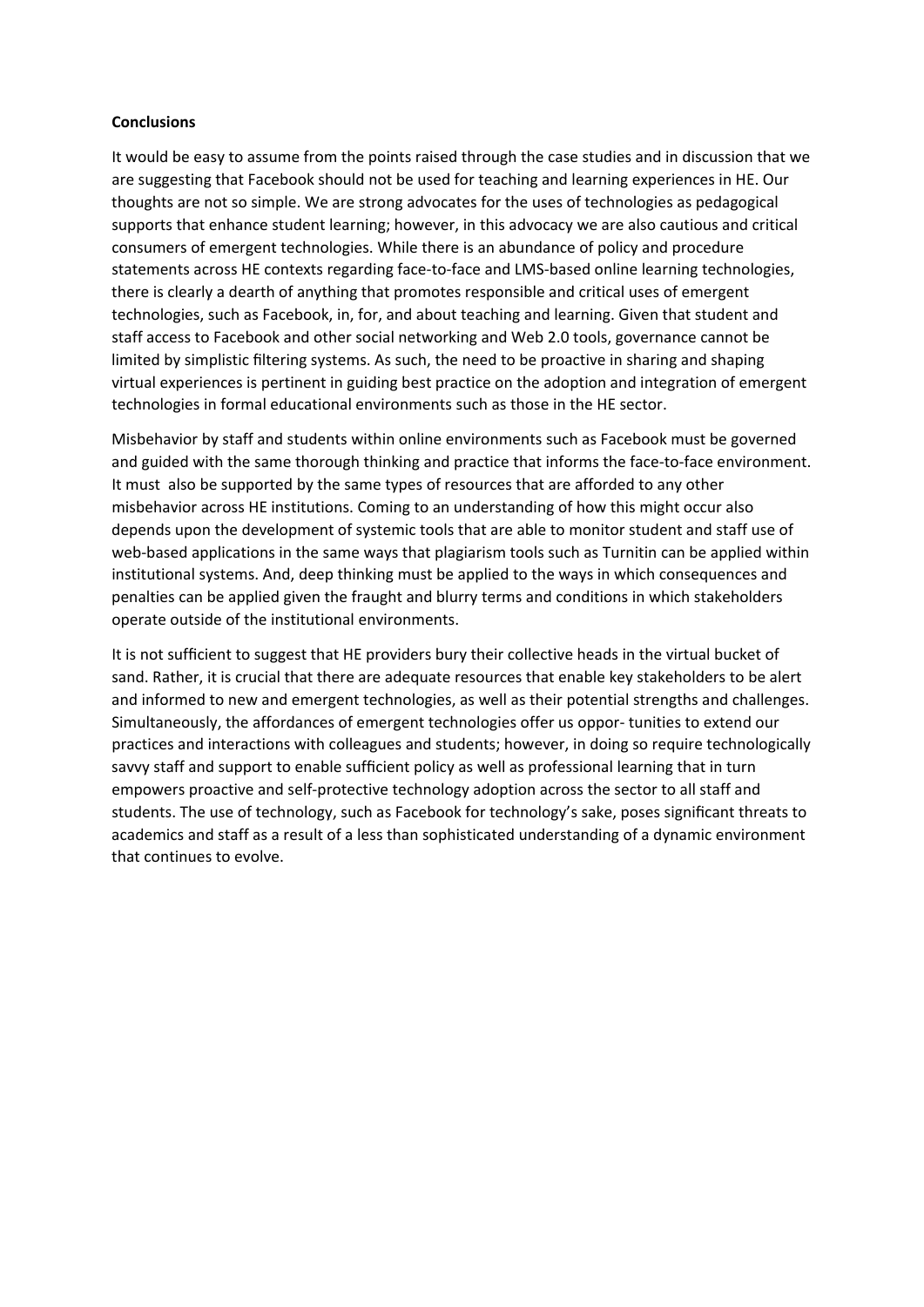## **References**

Barnett, M., Keating, T., Harwook, W., & Saam, J. (2002). Using emerging technologies to help bridge the gap between university theory and classroom practice: Challenges and successes. School Science and Mathematics, 102(6), 299–313.

Bateman, D. (2010). Facebook in higher education: The good, the bad and the ugly. Paper presented at the HERDSA: Reshaping Higher Education‐33rd Annual Conference of Higher Education Research and Development Society (HERDSA), Australi, Melbournea.

Bateman, D., & Oakley, C. (2009). The classmate PC 1:1 eLearning project in Australia.

Melbourne: Deakin University in partnership with Intel Australia Pty Ltd.

Beagle, D., Bailey, D., & Tierney, B. (2006). The information commons handbook. New York, NY: Neal Schuman.

Boyd, D., & Ellison, N. (2007). Social network sites: Definition, history and scholarship. Journal of Computer‐Mediated Communication, 13(1). Retrieved from http://jcmc. indiana.edu/vol13/issue1/boyd.ellison.html

Brown University (n.d). Facebook: Your space, your responsibility. Retrieved from http:// www.brown.edu/cis/think/

DeSchryver, M., Mishra, P., Koehleer, M., & Francis, A. (2009). Moodle vs. facebook: Does using Facebook for discussions in an online course enhance perceived social presence and student interaction? Paper presented at the Society for Information Technology & Teacher Education International Conference 2009. Retrieved from http://www.editlib.org/p/30612

Ellis, C., & Bochner, A. P. (2000). Autoethnography, personal narrative, reflexivity: Researcher as subject. In N. K. Denzin & Y. S. Lincoln (Eds.), The handbook of qualitative research (2nd ed., pp. 733– 768). Newbury Park, CA: Sage.

Ellison, N., Steinfeld, C., & Lampe, C. (2006). Spatially bounded online social networks and social capital: The role of Facebook. Paper presented at the Annual conference of the International Communication Association, Dresden, Germany.

Facebook. (2011a). Press Room. Retrieved from http://www.facebook.com/press/info.php? statistics

Facebook. (2011b). Beware the Facebook terms of service. Retrieved from http://www.face‐ book.com/group.php?gid=68090176688

Finn, J. (2004). A survey of online harassment at a university campus. Journal of Interpersonal Violence, 19(4), 468–483.

Fogel, J., & Nehmad, E. (2009). Internet social network communities: Risk taking, trust, and privacy concerns. Computers in Human Behaviour, 25(1), 153–160.

Friedrich, R., Peterson, M., Koster, A., & Blum, S. (2010). The rise of generation C: Implications for the world of 2020. Retrieved from http://www.booz.com/media/uploads/Rise\_Of\_ Generation\_C.pdf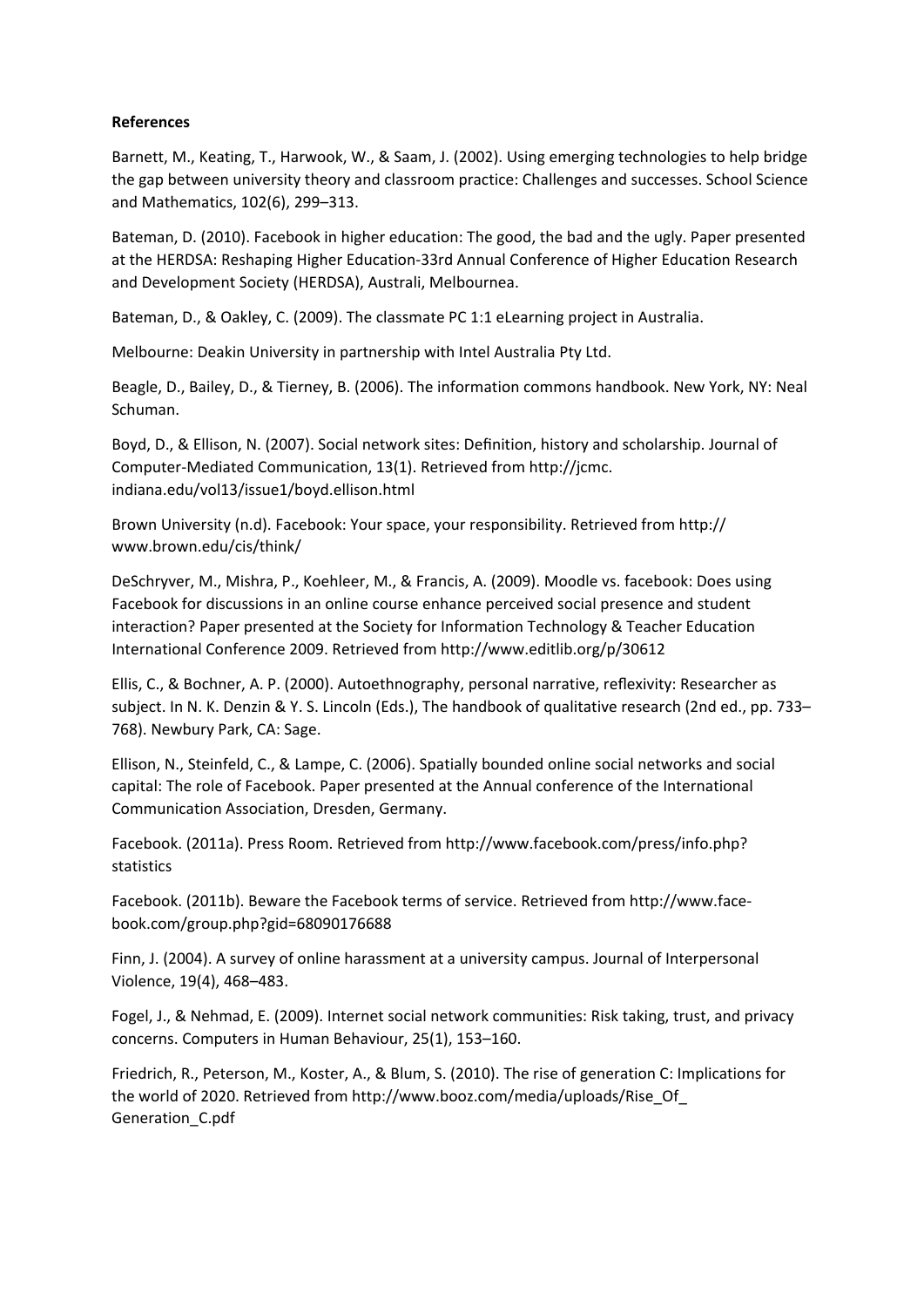Gross, R., & Acquisti, A. (2005). Information revelation and privacy in online social networks (the Facebook case). Paper presented at the 2005 ACM Workshop on Privacy in the Electronic Society, WPES 2005, New York.

Grossman, L. (2010). Person of the year 2010: Mark Zuckerberg. Time Magazine. Retrieved from http://www.time.com/time/specials/packages/article/0,28804,2036683\_2037183\_20 37185,00.html

Gunawardena, C., & Zittle, F. (1997). Social presence as a predictor of satisfaction within a computer mediated conferencing environment. American Journal of Distance Education, 11(3), 8–26.

Johnson, L., Smith, R., Levine, A., & Haywood, K. (2011). The 2011 Horizon Report. Retrieved from http://www.educause.edu/ir/library/pdf/HR2011.pdf

Lampe, C., Ellison, N., & Steinfeld, C. (2008). Changes in use and perception of Facebook. Paper presented at the ACM 2008 Conference on Computer Supported Cooperative Work, New York.

Lipka, S. (2007). For professors, 'friending' can be fraught. Chronicle of Higher Education, 54(15), A1– A28.

Maloney, E. (2007). What web 2.0 can teach us about learning. Chronicle of Higher Education, 53(18), B26–B27.

Neill, R. (2010, May 7). Is it time to censor the Internet. The Australian. Retrieved from http:// www.theaustralian.com.au/news/features/is‐it‐time‐to‐censor‐the‐internet/story‐e6frg8h 6‐ 1225862198911

New London Group. (1996). A pedagogy of multiliteracies: Designing social futures. Harvard Educational Review, 66(1), 60–92.

O'Donoghue, J., & Warman, L. (2009). Can social networking support student retention? Paper presented at the World Conference on Educational Multimedia, Hypermedia and Telecommunications 2009, Chesapeake, Virginia.

O'Reilly, T. (2005). What is Web 2.0: Design patterns and business models for the next generation of software. Retrieved from http://www.oreillynet.com/pub/a/oreilly/tim/news/2005/09/ 30/what‐is‐ web‐20.html

Prensky, M. (2001). Digital natives, digital immigrants. On the Horizon, 9(5).

Robbie, D., & Zeeng, L. (2008). Engaging student social networks to motivate learning: Capturing, analysing and critiquing the visual image. The International Journal of Learning, 15(3), 153–160.

Rourke, L., & Anderson, T. (2002). Using peer teams to lead online discussions. Journal of Interactive Media in Education, (1). Retrieved from http://www‐jime.open.ac.uk/ 2002/1

Rourke, L., Anderson, T., Garrison, D., & Archer, W. (1999). Assessing social presence in asynchronous, text‐based computer conferencing. Journal of Distance Education, 14(3), 51–70.

Siemens, G. (2005). Connectivism: A learning theory for the digital age. International Journal of Instructional Technology and Distance Learning, 2(1). n.p. Retrieved from http:// www.elearnspace.org/Articles/connectivism.htm

Slonje, R., & Smith, P. K. (2008). Cyberbullying: Another main type of bullying? Scandinavian Journal of Psychology, 49, 147–154.